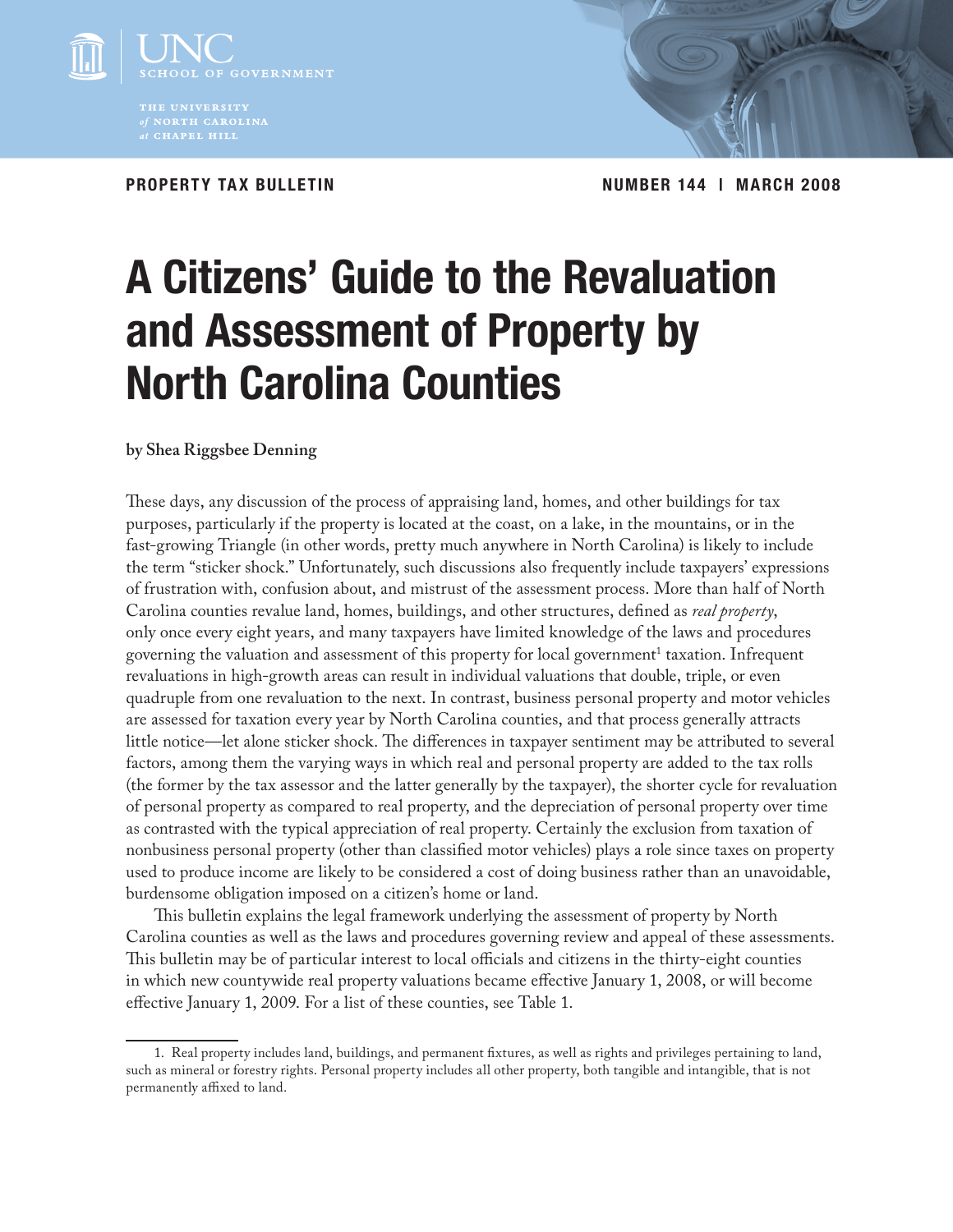| <b>Effective</b><br><b>January 1, 2008</b> | <b>Effective</b><br><b>January 1, 2009</b> |
|--------------------------------------------|--------------------------------------------|
| Cabarrus                                   | Alamance                                   |
| Caswell                                    | Caldwell                                   |
| Cherokee                                   | Chatham                                    |
| Cleveland                                  | Davie                                      |
| Durham                                     | Duplin                                     |
| Jackson                                    | Edgecombe                                  |
| Lincoln                                    | Forsyth                                    |
| Perquimans                                 | Gates                                      |
| Pitt                                       | Harnett                                    |
| Richmond                                   | Hyde                                       |
| Surry                                      | Lenoir                                     |
| Union                                      | Martin                                     |
| Vance                                      | Mecklenburg                                |
| Wake                                       | Mitchell                                   |
| Wilson                                     | <b>Nash</b>                                |
| Yancey                                     | Orange                                     |
|                                            | Person                                     |
|                                            | Polk                                       |
|                                            | Rockingham                                 |
|                                            | Stanley                                    |
|                                            | <b>Stokes</b>                              |
|                                            | Swain                                      |
|                                            | Transylvania                               |
|                                            | Tyrrell                                    |
|                                            | Warren                                     |
|                                            | Yadkin                                     |

**Table 1. Counties with Revaluations of Real Property in 2008 and 2009**

# **The Role of the County Assessor**

The county assessor appraises and assesses all property in the county in accordance with the Machinery Act, Subchapter II of Chapter 105 of the North Carolina General Statutes. The assessor creates an abstract or property record card for all real property in the county.2 This process is referred to as a "permanent listing system" and its implementation, which began in the 1990s, marked a departure from traditional listing methodology in which the duty to list property subject to taxation was borne by the owners of real and personal property. Even in a permanent listing system, however, owners of real property remain responsible for listing buildings and other improvements valued at more than \$100 that have been acquired, begun, erected, damaged, or destroyed since the time of

<sup>2.</sup> N.C. GEN. STAT. § 105-303(b) (hereinafter G.S.).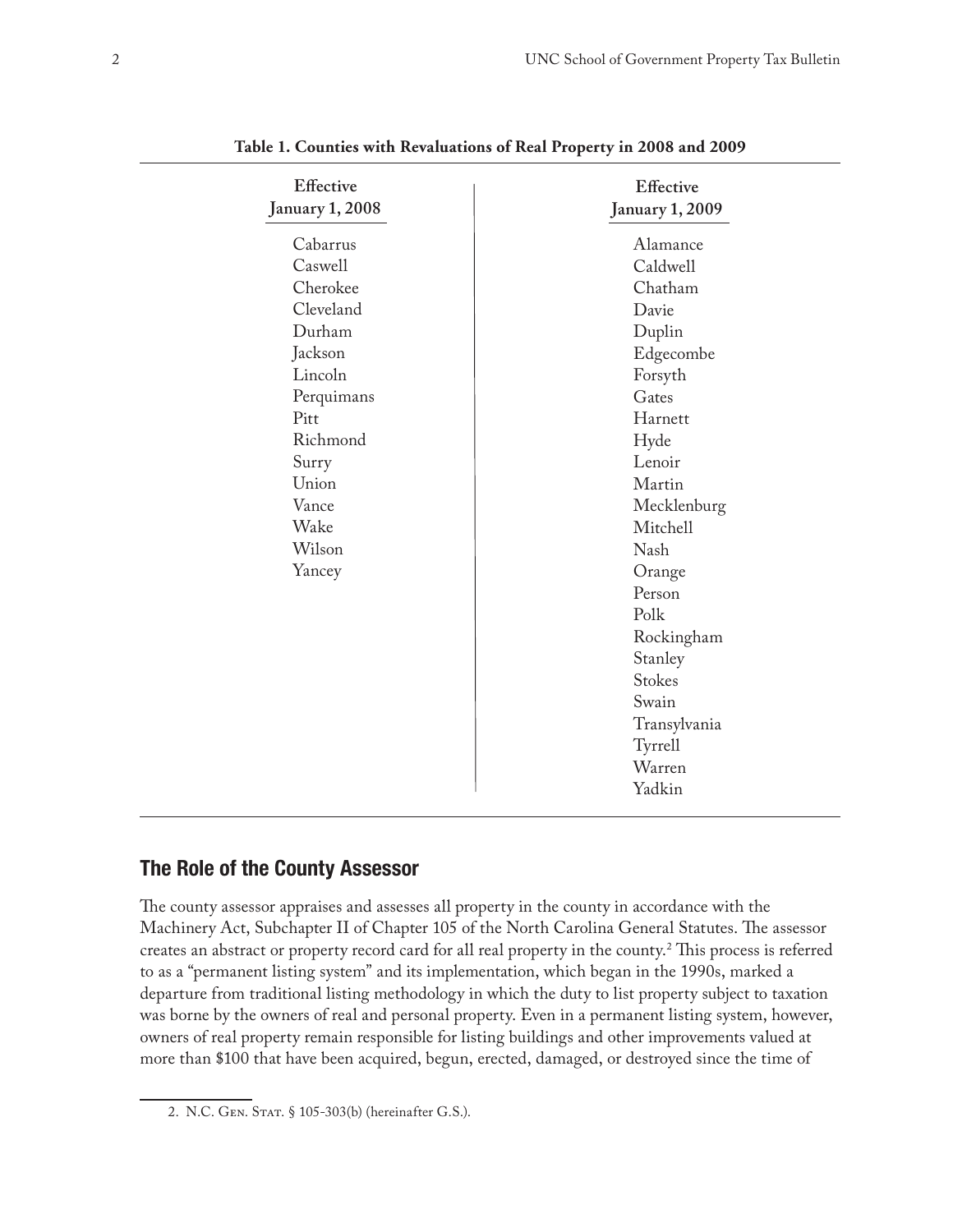the last appraisal.3 The listing abstract or property record card reflects the owner of record as of the listing date, which generally is January 1.4 The term "owner of record" denotes ownership as reflected in a document of public record—that is, a deed, judgment, probated will, or other document reflecting ownership filed in the official record maintained by the clerk of superior court or the register of deeds.

Unlike assessors in most other United States jurisdictions<sup>5</sup> county assessors in North Carolina are appointed rather than elected. And unlike most county employees, tax assessors are appointed by the county board of commissioners rather than by the county manager.6 The term of office is two years, beginning on July 1 of odd-numbered years.7 An assessor who has completed a two-year term and has been certified by the Department of Revenue may be reappointed for a four-year term, at the discretion of the board. During his or her appointed term, an assessor is not an employee at will, whose employment may be terminated at any time. Instead, an assessor may only be removed from office for "good cause,"—that is, for a reason that affects the assessor's performance of the duties of the office, is substantial, and directly affects the public interest.<sup>8</sup> Before an assessor is removed from office for such a reason, the board of commissioners must provide the assessor notice in writing of the reasons for the impending dismissal and provide the assessor an opportunity to appear and be heard at a public session of the board.

A person appointed as assessor must be at least twenty-one years old as of the date of employment and have a high school diploma or certificate of equivalency or, alternatively, have five years employment experience in a vocation reasonably related to the duties of a county assessor.<sup>9</sup> Within two years of the date of appointment, an assessor must pass courses approved by the Department of Revenue covering the following topics: (1) state law governing the listing, appraisal, and assessment of property for taxation; (2) the theory and practice of estimating the fair market value of real property for ad valorem tax purposes; (3) the theory and practice of estimating the fair market value of personal property for ad valorem tax purposes; and (4) property tax assessment administration.10 As a practical matter, these requirements are satisfied by completing and passing the examination in the following courses: (1) Property Tax Listing and Assessing in North Carolina, a course co-sponsored by the UNC School of Government and the Department of Revenue; (2) Real Property Appraisal, International Association of Assessing Officers (IAAO) Course 101; (3) Personal Property Appraisal, a Department of Revenue course; and (4) Assessment Administration, IAAO Course 400. After completing and passing these four courses and exams, the assessor must also pass a comprehensive examination in

9. G.S. 105-294(b).

<sup>3.</sup> G.S. 105-303(b)(2); G.S. 105-309(c)(3), (4).

<sup>4.</sup> G.S. 105-285. An exception applies to exempt real property transferred after January 1 but before July 1. This property is listed in the name of the new owner of record.

<sup>5.</sup> Gary C. Cornia & Lawrence C. Walters, *Full Disclosure: Controlling Property Tax Increases During Periods of Increasing Housing Values*, 59 National Tax Journal, No. 3, 2006, at 736.

<sup>6.</sup> *See* G.S. 153A-82 (providing that manager shall appoint all employees except those who are elected or whose appointment is otherwise provided by law). The county tax collector, county attorney, county manager, and county clerk also are appointed by the board of commissioners. See G.S. 105-349 (county tax collector); G.S. 153A-114 (county attorney); G.S. 153A-81 (county manager); G.S. 153A-111 (county clerk).

<sup>7.</sup> Assessors must, on occasion, be appointed during even-numbered years if there is a vacancy in the office. Given that the Machinery Act sets forth a reappointment schedule based upon odd-numbered-year reappointments, boards of commissioners appointing assessors in even-numbered years should make these appointments effective through June 30 of the next odd-numbered year. The board may then resume the Machinery Act schedule of appointments July 1 of the oddnumbered year.

<sup>8. 63</sup>C AMERICAN JURISPRUDENCE, PUBLIC OFFICERS AND EMPLOYEES, § 183 (2d ed. 2005).

<sup>10.</sup> G.S. 105-294(b)(3).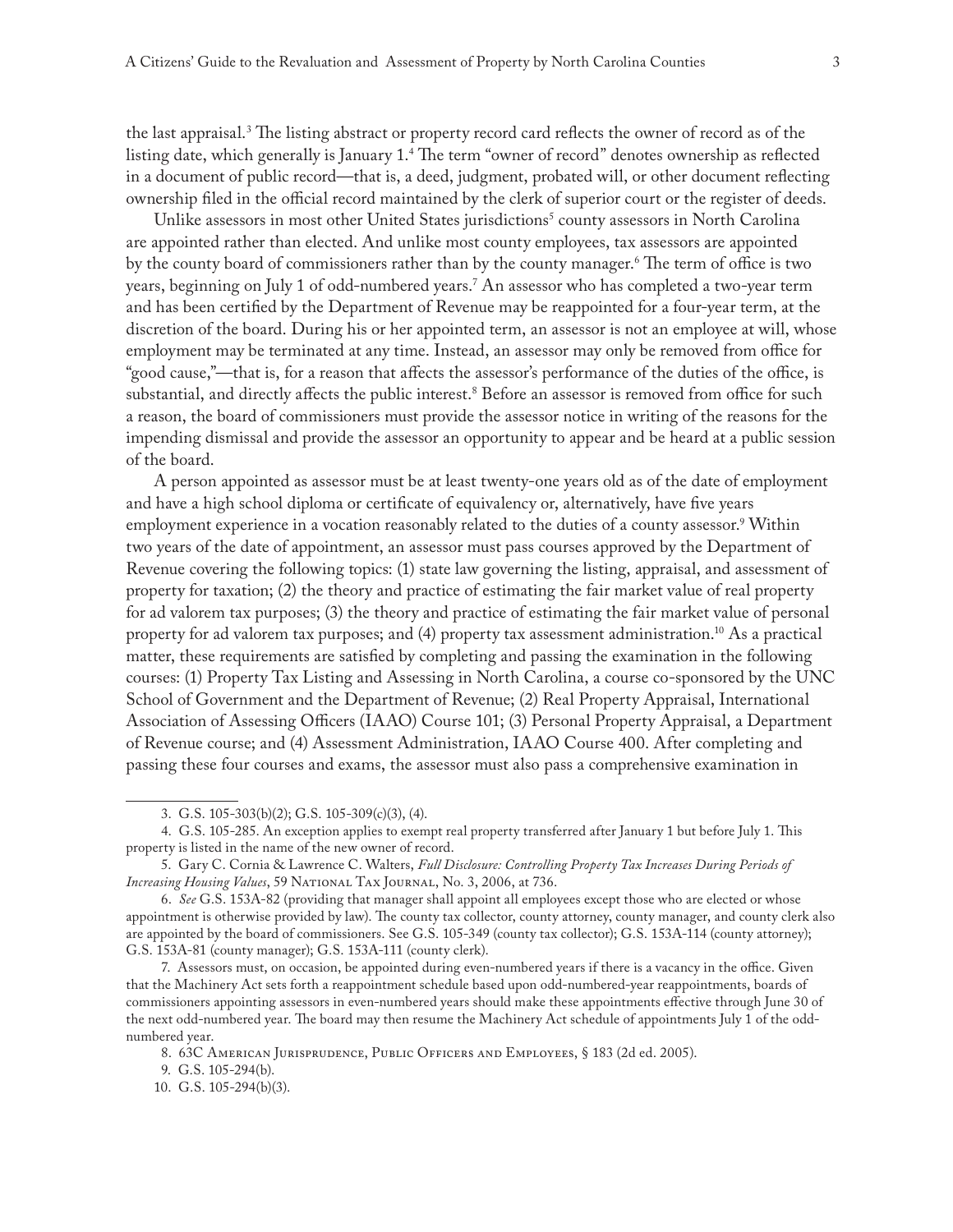property tax administration given by the Department of Revenue. Until an assessor completes these requirements, the assessor is deemed to serve in an "acting capacity."11 Once an assessor meets these requirements, the assessor is certified by the Department of Revenue. An acting assessor who fails to qualify for certification within two years of appointment may not be reappointed until all of the certification requirements are met.<sup>12</sup> Once certified, an assessor must complete at least thirty hours of instruction in the appraisal or assessment of property every two years to remain eligible for reappointment.

Upon appointment, an assessor must take the oath constitutionally required of all persons elected or appointed to office and also must promise not to allow his or her "actions as assessor to be influenced by personal or political friendships or obligations."<sup>13</sup> This additional oath requirement emphasizes the necessity of impartiality on the part of the assessor.

The assessor cannot, of course, single-handedly fulfill the duties of the office. Accordingly, the assessor is authorized "within budgeted appropriations" to "employ listers, appraisers, and clerical assistants necessary to carry out the listing, appraisal, assessing, and billing functions required by law."<sup>14</sup> Each person employed by an assessor as a real property or personal property appraiser must, during the first year of employment and every other year thereafter, attend a course of instruction in the employee's area of work.15 In addition, at the end of the first year of employment, the appraiser must pass a comprehensive examination in property tax administration conducted by the Department of Revenue. The Department of Revenue has adopted regulations that permit waiver of the comprehensive exam requirement if the appraiser completes and passes the examination in Property Tax Listing and Assessing in North Carolina and the basic appraisal course for either real or personal property, IAAO Course 101, or Personal Property Appraisal, depending upon the appraiser's area of specialty.16 The department also may waive the examination requirement if the appraiser has been designated a North Carolina Certified Appraiser by the North Carolina Association of Assessing Officers (NCAAO) or a Certified Assessment Evaluator (CAE) by the IAAO.17

County boards of commissioners also are authorized, upon recommendation of the assessor, to appoint one or more assistant assessors.<sup>18</sup> Boards seldom exercise this authority. Boards also may, and frequently do, employ appraisal firms, mapping firms, and other outside contractors to assist appraisers in performing their duties. The most common situation in which such outside contractors are employed is when a county revalues its real property. Any person employed by an appraisal firm whose duties include the appraisal of property for the county must pass a comprehensive exam administered by the Department of Revenue.<sup>19</sup> In hiring an appraisal firm, a board of commissioners must give primary consideration to firms registered with the Department of Revenue.

14. G.S. 105-296(b).

16. N.C. Department of Revenue, Property Tax Division, Regulation for Training and Certification of County Assessors, County Appraisers, and Appraisal Firm Appraisers in North Carolina (2006).

17. *Id.*

18. G.S. 105-297.

19. This exam differs from the comprehensive exam for county appraisers. If an appraiser for an appraisal firm passes the School of Government and Department of Revenue Property Tax Listing and Assessing in North Carolina course along with either IAAO 101, for real property appraisers, or the Department of Revenue's business personal property course, for personal property appraisers, the comprehensive exam requirement is waived. N.C. Department of Revenue, Property Tax Division, *supra* note 16.

<sup>11.</sup> G.S. 105-204(c).

<sup>12.</sup> G.S. 105-294(c).

<sup>13.</sup> G.S. 105-295.

<sup>15.</sup> *Id.*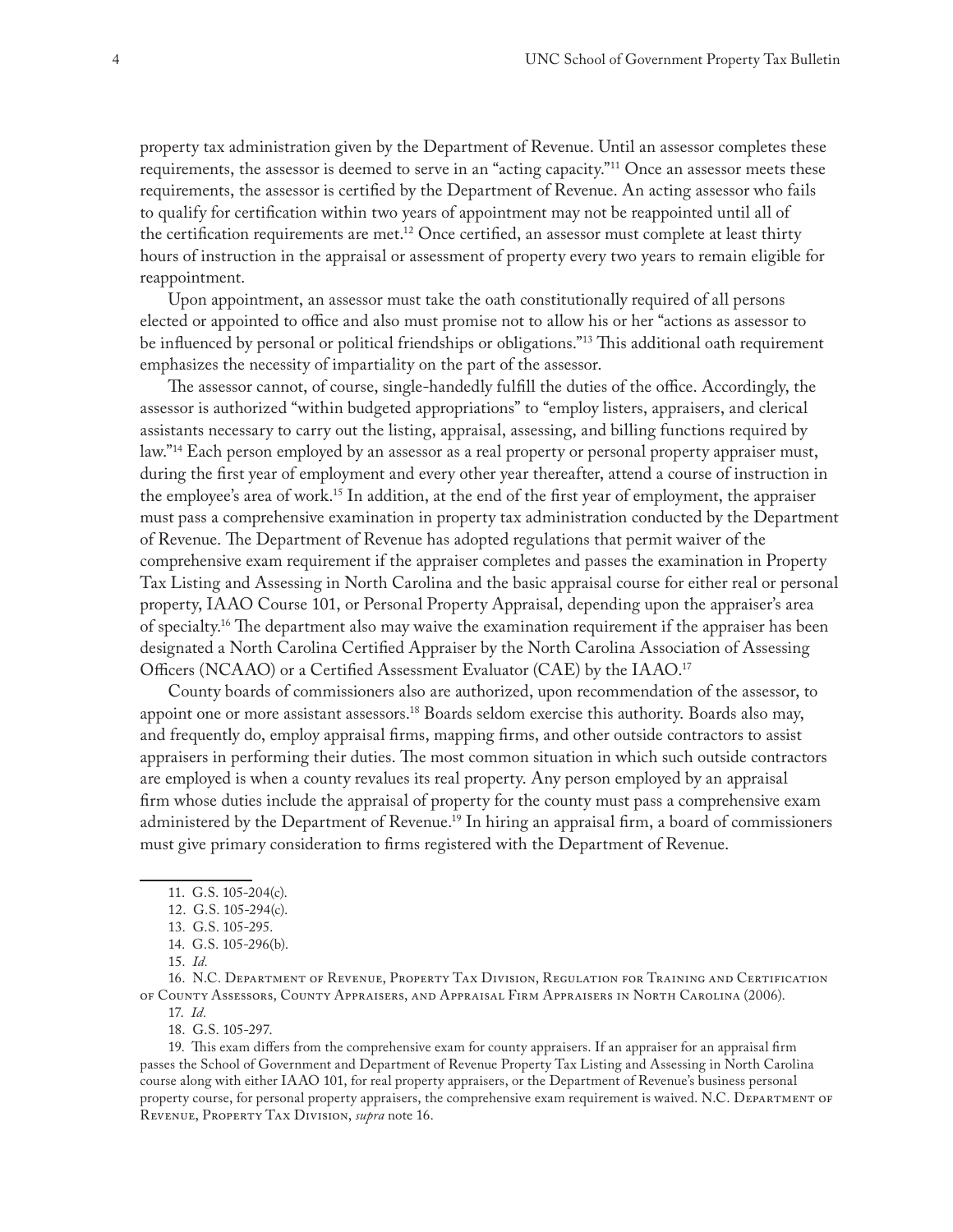# **Revaluation of Real Property**

North Carolina counties must conduct a countywide revaluation of all real property within the county at least every eight years.<sup>20</sup> Revaluation is a labor- and time-intensive process. The typical county has about forty thousand parcels, all of which must be separately appraised. Many of these parcels include buildings, structures, and fixtures that must be appraised along with land.<sup>21</sup> Counties must accomplish this task for each parcel at a fraction of the cost of a single-property or "fee" appraisal. On average, counties spend less than \$20 per parcel in a revaluation.<sup>22</sup> About half of the state's counties have shortened the number of years between revaluations to periods ranging from four to seven years. In addition, real property may be reappraised in a non-revaluation year if the value of the property has changed for some reason other than an economic condition affecting the county in general, such as a rezoning of the property.<sup>23</sup> Personal property, as noted above, is appraised for taxation every year based on its value on January 1.24

# **Valuation Standard**

The uniform standard governing the county assessor's appraisal of all property, real and personal, is that property be *appraised* at its market value—that is, the price at which it would change hands between a willing and financially able buyer and willing seller, neither being under any compulsion to buy or sell and both having reasonable knowledge of all the uses to which the property is adapted and for which it is capable of being used.25 Property is, in turn, *assessed* for taxation based on its appraised value, with the exception of agricultural, horticultural, or forestry property that qualifies for taxation based upon its present-use value and public service company system property assessed by the Department of Revenue based in part on the effective rates of taxation in a given county.<sup>26</sup>

To accomplish the task of valuing tens of thousands of parcels as of the January 1 revaluation date, a county must utilize the methodology of mass appraisal rather than the methodology employed in single-property appraisals, which are commonly performed at the behest of financial institutions.27 Mass appraisal is the systematic appraisal of groups of properties, commonly referred to as neighborhoods, as of the controlling date (January 1 of the year of reappraisal) using standardized procedures and statistical testing.<sup>28</sup> A large urban city, for example, may stratify property among thousands of neighborhoods for purposes of conducting a countywide revaluation.<sup>29</sup> In a mass appraisal

<sup>20.</sup> G.S. 105-286.

<sup>21.</sup> According to data maintained by the Department of Revenue, Property Tax Division, as of September 2007, the mean number of parcels per county was 50,845 and the median was 37,250.

<sup>22.</sup> G.S. 153A-150 requires each county to report to the Department of Revenue the terms of the county's eight year reappraisal budget, which includes information on estimated costs per parcel. The average amount budgeted per parcel for revaluation years 2008 and later is \$18.46.

<sup>23.</sup> G.S. 105-287.

<sup>24.</sup> G.S. 105-285. The value of a registered motor vehicle is determined annually as of January 1 of the year the taxes become due. G.S. 105-330.2. Taxes on registered motor vehicles are due the first day of the fourth month following the date the registration expires. G.S. 105-330.4(a).

<sup>25.</sup> G.S. 105-283.

<sup>26.</sup> G.S. 105-284.

<sup>27.</sup> Property Assessment Valuation Ch. 13, at 285 (IAAO, 2d ed. 1996).

<sup>28.</sup> Property Assessment Valuation, *supra* note 27, at 285.

<sup>29.</sup> *See, e.g*., Wake County Government, What's Your Property Worth? The ABCs of Wake County's 2008 PROPERTY REVALUATION PROJECT (2007) (stating that Wake County designated 4,200 appraisal neighborhoods in its 2008 revaluation).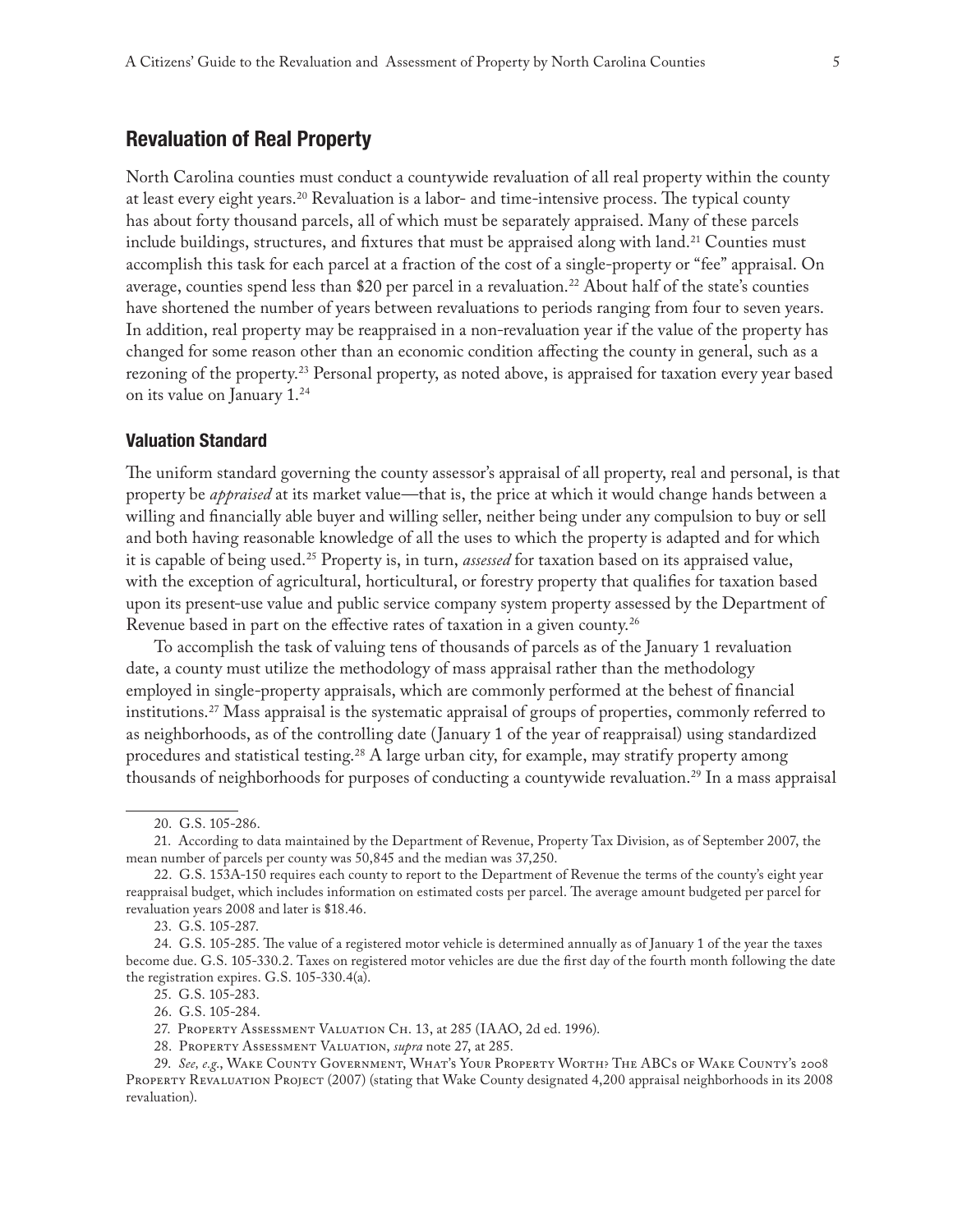system, the assessor must make valuation judgments about *groups* of properties rather than *single* properties and "must be able to develop, support, and explain standardized adjustments in a valuation model among use classes, construction types, neighborhoods, and other property groups."30

There are three generally recognized methodologies for valuing property, commonly referred to as "approaches to value": the cost approach, the sales comparison approach, and the income approach.<sup>31</sup> The cost approach estimates value as the sum of the depreciated improvement cost and the value of the site, or land, as if vacant and available for development at its highest and best use.<sup>32</sup> The sales comparison approach, as its name indicates, compares the property being appraised with similar properties that have recently sold.<sup>33</sup> This approach is most applicable when sufficient sales data is available for similar properties. It is commonly used to appraise single-family residences and land, but it also is an effective approach for valuing multi-family and commercial properties where sufficient sales data for these types of properties is available.<sup>34</sup> The third approach, the income approach, defines value as the present worth of future benefits arising from ownership of a property. The income approach to value is based on the principle that something is worth what it will earn.<sup>35</sup> To value property under the income approach, the assessor must analyze the income stream in terms of quantity, quality, and duration and apply an appropriate capitalization rate to convert the stream to market value.<sup>36</sup> Stated in terms of an equation, value equals income divided by rate.<sup>37</sup> Thus, "the capitalized value of a given income stream varies directly with the amount of income and inversely with the capitalization rate" and even "[s]light variations in the capitalization rate can result in large variations in value."38

# **Schedule of Values**

The assessor's first step in conducting a countywide revaluation is to prepare uniform schedules of values, standards, and rules to be used in appraising real property at its true value and at its presentuse value.<sup>39</sup> These schedules serve as the county's mass appraisal model and are implemented by means of a computer assisted mass appraisal system (CAMA). The schedules incorporate building cost figures derived from national data that have been adjusted to reflect local costs, sales data based upon qualifying arms-length sales of property grouped by appraisal neighborhood, and income and expense formulas applicable to commercial property and derived from local and national sources. The schedule of values, standards, and rules sets forth values per appropriate unit of measurement for use in appraising land and buildings. For example, the value of a dwelling typically is based on an established amount per square foot, while the value of land is based upon a set amount per square foot, lot, acre, or homesite, depending upon the highest and best use of the land. The land value per appropriate unit of measurement also will vary depending on the neighborhood in which the land is situated. The schedule of values, standards, and rules also sets forth factors warranting adjustments

34. *Id.*

<sup>30.</sup> Property Assessment Valuation, *supra* note 27, at 285.

<sup>31.</sup> *Id.* at 42.

<sup>32.</sup> *Id.* at 43–44.

<sup>33.</sup> *Id.* at 45.

<sup>35.</sup> *In re* Southern Ry., 313 N.C. 177, 328 S.E.2d 235 (1985).

<sup>36.</sup> Property Assessment Valuation, *supra* note 27, at 46.

<sup>37.</sup> *In re* Southern Ry., 313 N.C. at 185, 328 S.E.2d at 241.

<sup>38.</sup> *Id.*

<sup>39.</sup> G.S. 105-317(c).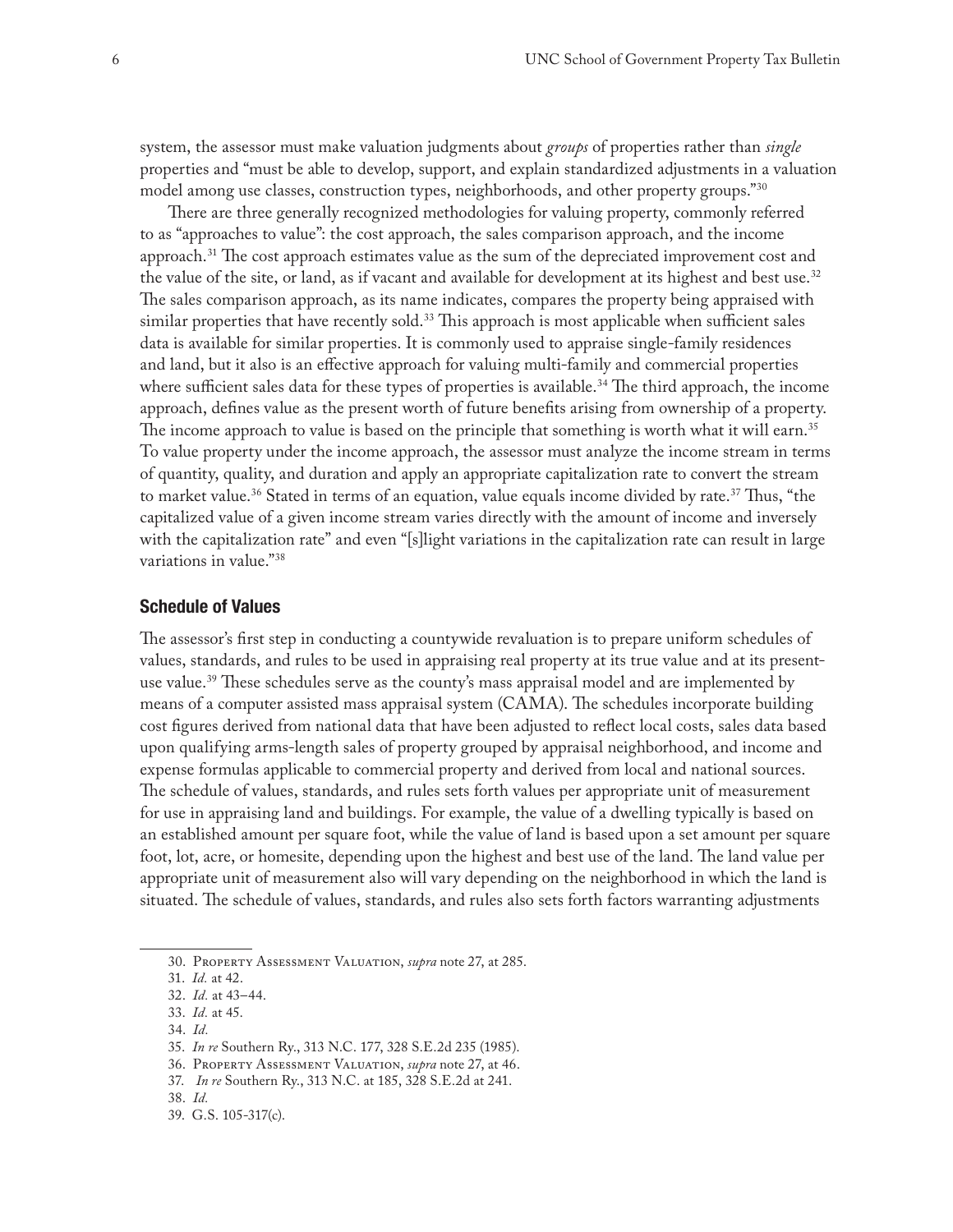in valuations for various types of property. For example, a schedule may provide for adjustments to the base value of dwellings for square footage of an upper story, based upon grade of construction, to account for depreciation, and to include the value of items such as fireplaces, finished basements, and air conditioning. A county's schedule also typically authorizes adjustments to land value based on factors such as homesite size, excess acreage, road frontage, topography, zoning, the presence of easements, and other factors. A schedule also typically prescribes ranges of characteristics and corresponding percentage adjustments for recognized factors.

The schedules of values, standards, and rules must be reviewed and approved by the board of county commissioners before January 1 of the year they are applied, though the assessor may collect data needed to apply the schedules before they are adopted by the board.<sup>40</sup> The assessor must submit the proposed schedules, standards, and rules to the board at least twenty-one days before the meeting at which the board will consider the schedule.<sup>41</sup> On the same day the schedules are submitted to the board, the assessor must file a copy of the proposed schedules in the assessor's office to be available for public inspection. Upon receipt of the schedules, the board of commissioners must publish a statement in a newspaper with general circulation in the county stating that the schedules have been submitted and are available for inspection.<sup>42</sup> The newspaper notice also must specify the time and place of the public hearing regarding the proposed schedules.<sup>43</sup> The board must hold this public hearing at least seven days before adopting the final schedules.<sup>44</sup> The true value and present-use value schedules may be approved separately or simultaneously, in the board's discretion.<sup>45</sup>

When the board approves the final schedules of values, standards, and rules, it must issue an order adopting the schedules.<sup>46</sup> Notice of the order must be published once a week for four consecutive weeks in a newspaper with general circulation in the county, with the last publication taking place at least seven days before the last day for challenging the validity of the schedule through an appeal to the Property Tax Commission, the statewide board of equalization and review.<sup>47</sup> The published notice must state that the schedules have been adopted and are open to examination in the office of the assessor and that a property owner who asserts that the schedules are invalid may appeal to the Property Tax Commission within thirty days of the first publication of the notice.

# **Notification of the Appraised Value of Real Property**

Before the first meeting of the board of equalization and review, the assessor must provide written notice of a change in the appraisal of real property to the taxpayer<sup>48</sup>—that is, the owner of the property—at the owner's last known address.<sup>49</sup> This notice must be provided for appraisal changes

40. *Id.* 41. G.S. 105-317(c)(1). 42. G.S. 105-317(c)(2). 43. *Id.* 44. *Id.* 45. G.S. 105-302(c). 46. G.S. 105-317(c)(3). 47. *Id.*

48. The term *taxpayer* is defined as "any person whose property is subject to ad valorem property taxation by any county or municipality and any person who, under the terms of this Subchapter, has a duty to list property for taxation. For purposes of collecting delinquent ad valorem taxes assessed on real property under G.S. 105-366 through G.S. 105-375, 'taxpayer' means the owner of record on the date the taxes become delinquent and any subsequent owner of record of the real property if conveyed after that date." G.S. 105-273(17).

49. G.S. 105-296(i).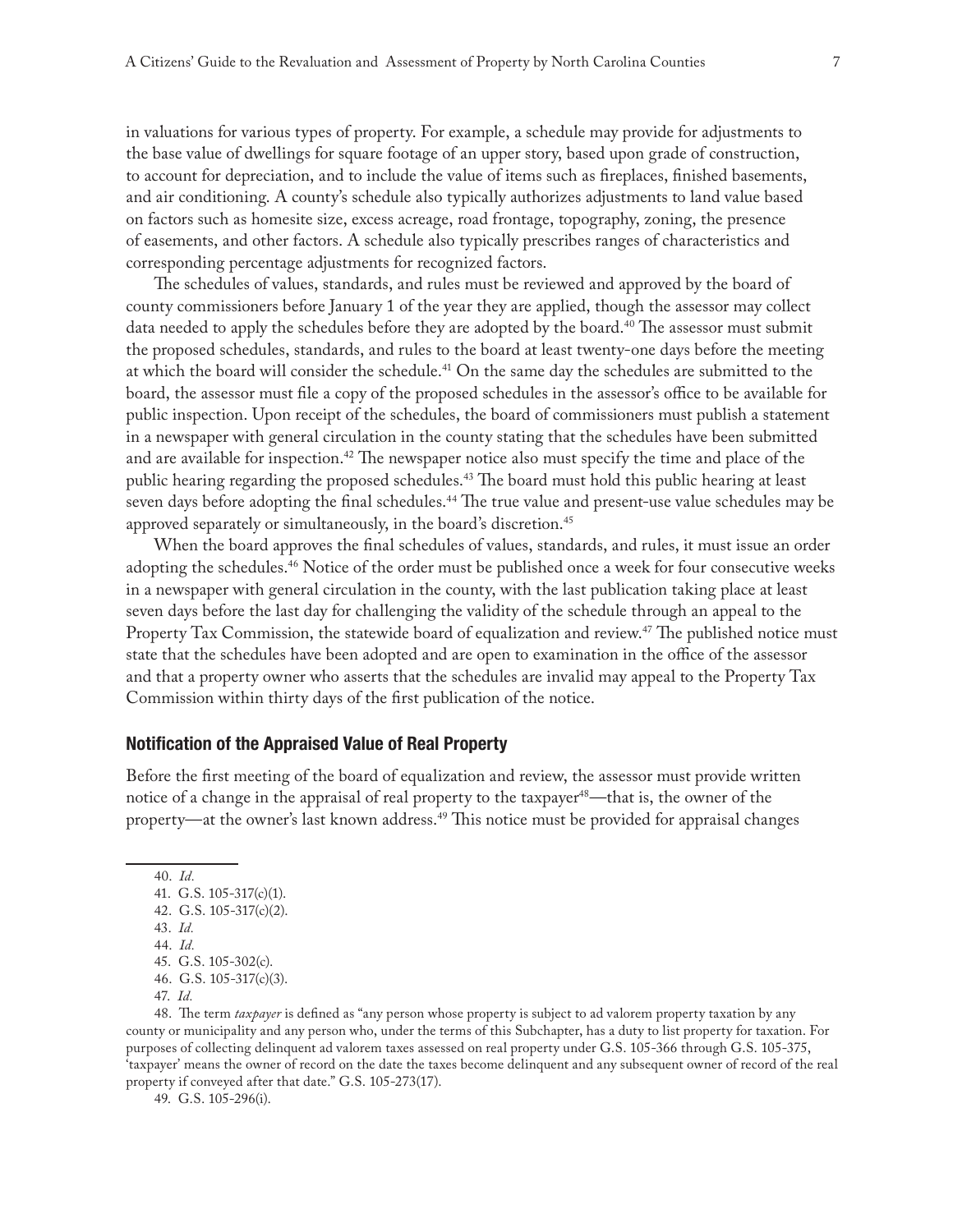applicable to real property in revaluation and nonrevaluation years. Though the Machinery Act does not require it, most assessors provide an informal appeal process to afford taxpayers an opportunity to inform the assessor of their objections to an appraisal or assessment or to the denial of a request for exemption. If the assessor finds the taxpayer's objection well-founded, the assessor may correct the error in the property assessment before the board of equalization and review convenes.

# **Review of Appraisals and Assessments**

Each county has a board of equalization and review responsible for reviewing tax lists and hearing taxpayer appeals. The board of commissioners serves as the county board of equalization and review unless it appoints by resolution a special board to carry out these duties.<sup>50</sup> Many boards of commissioners find that appointing a separate board of equalization and review permits review of county assessments by a more representative cross-section of the community. For instance, the board of equalization and review might be made up of of private appraisers, real estate professionals, and others with a particular expertise in the valuation of property. The appointment of a separate board also shields the review process from political pressures. In a handful of counties, boards of equalization and review were created and continue to operate pursuant to the provisions of a local act enacted by the General Assembly.<sup>51</sup> The board of equalization and review must convene no earlier than the first Monday in April and no later than the first Monday in May. While the Machinery Act provides that the board, in a non-revaluation year, "shall complete its duties on or before the third Monday following its first meeting unless . . . a longer period of time is necessary," the Act is not explicit about the shortest amount of time the board may meet.<sup>52</sup> In some counties, the board convenes and adjourns the same day. The Machinery Act's reference to meetings held "[f]rom the time of [the board of E & R's] first meeting until its adjournment"<sup>53</sup> appears to contemplate that there will be more than one meeting. It bears noting that the very purpose of the board is to provide taxpayers an opportunity for a meaningful hearing and review of the assessment of their property. Convening and adjourning on the same day is not a practice designed to meet that objective. The author's interpretation of the statute, in light of its vague language and its underlying purpose, is that the board must have at least two meetings, though a contrary interpretation certainly is plausible. In revaluation years, the board must adjourn by December 1; in other years it must adjourn by July 1. This adjournment signals the end of the appeal period for real property, but not the end of the board's work. The board may remain in session after adjournment to consider appeals filed before adjournment and timely appeals from valuation changes made by the board itself, notice of which was mailed fifteen days before the board's adjournment.<sup>54</sup> A taxpayer may appeal to the board by submitting a written request for a hearing or by personally appearing before the board at one of its sessions.<sup>55</sup>

<sup>50.</sup> G.S. 105-322.

<sup>51.</sup> *See, e.g*., 1991 N.C. Sess. Laws ch. 871 (Durham County); 1989 N.C. Sess. Laws ch. 606 (Cumberland County); 1981 N.C. Sess. Laws ch. 509 (Mecklenburg County).

<sup>52.</sup> G. S. 105-322(e).

<sup>53.</sup> *Id*.

<sup>54.</sup> The board also may consider appeals relating to discovered property and certain other appeals not related to the appraisal and revaluation of real property discussed here. G.S. 105-322.

<sup>55.</sup> Notice of the date, hours, place, and purpose of the board's first meeting must be published at least three times in a newspaper with general circulation in the county, with the first publication at least ten days before the first meeting. The notice also must state the dates and hours of the board's subsequent meetings and the date on which it expects to adjourn. G.S. 105-322(f).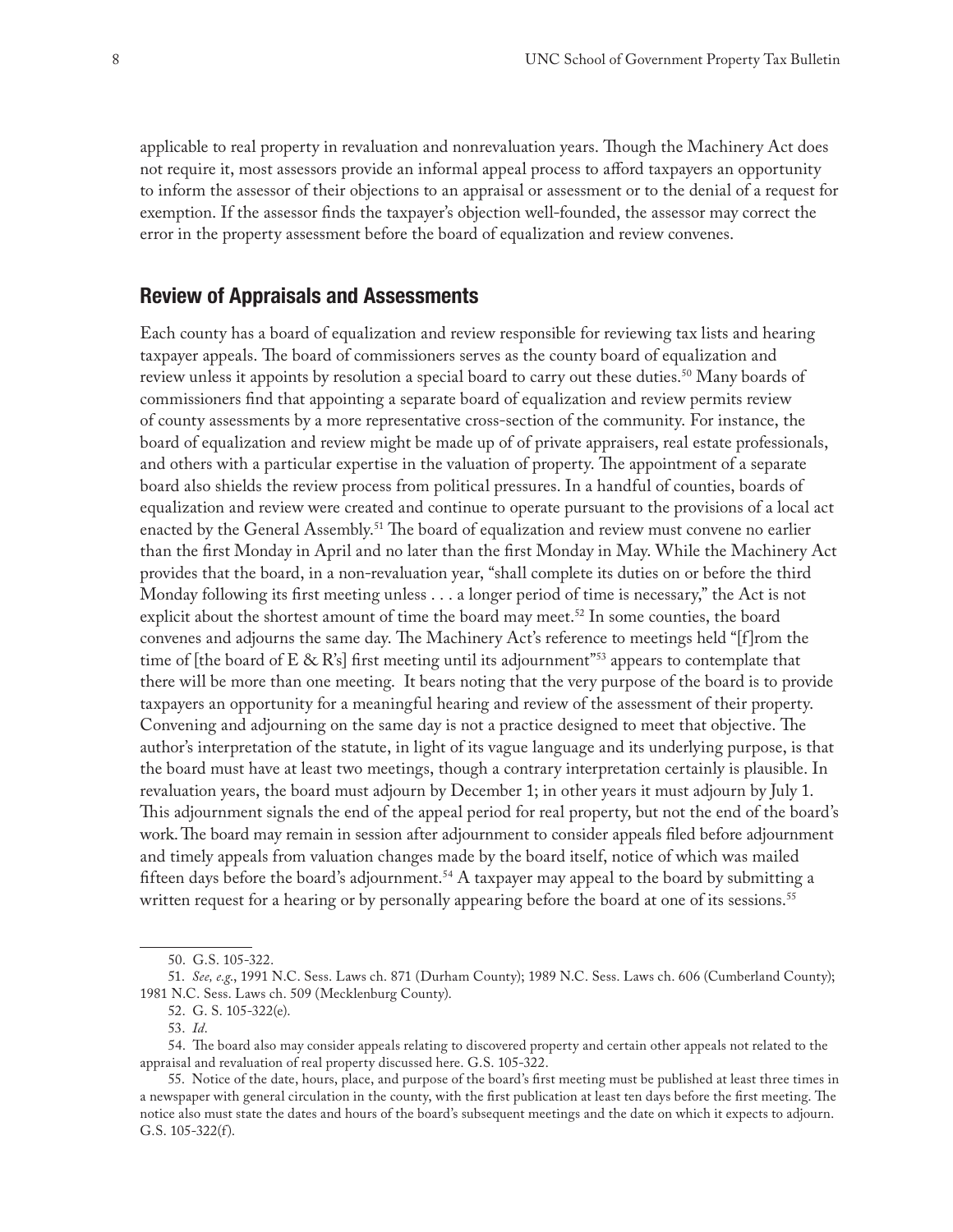## **Standing**

Consideration of taxpayer appeals comprises the lion's share of the work of all boards of equalization and review, or "boards of E&R," as they are commonly termed. Boards of E&R are required by statute "to hear appeals from any taxpayer who owns or controls property taxable in the county with respect to the listing or appraisal of the taxpayer's property or the property of others."56 While the statute is broadly written, the courts have determined that the legal doctrine of standing permits a taxpayer to contest the valuation of property of others *only* when the appellant taxpayer is in some way aggrieved by that valuation.<sup>57</sup> Given that "'[t]he purpose of the statutory requirement that all property be appraised at its true value in money is to assure, as far as practicable, a distribution of the burden of taxation in proportion to the true values of the respective taxpayers' property holdings,'" a taxpayer is only aggrieved by the valuation of another's property when that property has been undervalued or underassessed by the county assessor, thereby resulting in the taxpayer bearing a disproportionately greater share of the overall tax burden.58 The overvaluation of another's property, which would lessen the tax burden borne by other property owners, including the taxpayer, is not a matter that aggrieves the taxpayer and, as such, is not a matter that the taxpayer may appeal.<sup>59</sup>

In *In re Whiteside Estates*, 60 a Jackson County taxpayer filed an appeal with the county board of equalization and review challenging the classification of a 227-acre parcel owned by Whiteside Estates, a family corporation, for taxation based on its present-use value as forestland. The board determined that the property did not meet present-use value requirements and notified Whiteside of its right to a hearing. At Whiteside's request, the board conducted another hearing and again determined that the property had been improperly classified as forestland qualifying for present-use-value taxation. The board ordered the property assessed at its market value of \$719,000 rather than its present-use value of \$102,800. Whiteside appealed to the Property Tax Commission, contending that the initial appeal to

59. *See* Brock v. Property Tax Comm'n, 290 N.C. 731, 228 S.E.2d 254 (1976). Brock and several unidentified property owners appeared before the Jones County Board of Equalization and Review to request a 25 percent reduction in the appraised values of all farm property in Jones County. When their request was denied, Brock and eleven other taxpayers appealed to the Property Tax Commission. Brock later sought to have ninety-nine additional landowners added to the complaint. The Property Tax Commission dismissed all of the appeals on the basis that the taxpayers sought to attack the schedule of values rather than the appraised value of their own property and thus lacked standing to pursue the appeal. The taxpayers appealed to Wake Superior Court, which was, at that time, the body to which Property Tax Commission appeals were filed. The superior court affirmed the Property Tax Commission decision. The taxpayers then appealed to the Court of Appeals, which also affirmed the Property Tax Commission's decision, though one judge dissented from the opinion. The taxpayers appealed to the North Carolina Supreme Court, which reversed the lower court's decision, determining that the initial complainants had challenged the appraisal of their property rather than the schedule of values and, as such, were entitled to a full hearing on the merits before the Property Tax Commission. The Supreme Court held, however, that the Property Tax Commission had properly dismissed the appeal as to the ninety-nine property owners who sought to join the appeal in process. Noting that the Machinery Act permitted *any* property owner to appeal an order of the county board of equalization and review to the Property Tax Commission, the court held that this statutory provision presupposed a ruling by the county board adverse to the appellant taxpayer with respect to the listing or appraisal of his property or the property of others, after a hearing requested by the taxpayer. Since the additional taxpayers had not requested a hearing before the county board or filed a timely notice of appeal, the dismissal of the case was proper. The original eleven appellants argued that even if the ninety-nine additional plaintiffs lacked standing, they could appeal the appraisal of this additional property under the authority to appeal the appraisal of others' property. The court rejected this argument on the basis that there had been no showing that the original eleven appellants had been aggrieved by those appraisals.

<sup>56.</sup> G.S. 105-322(g)(2).

<sup>57.</sup> *In re* Whiteside Estates, 136 N.C. App. 360, 525 S.E.2d 196 (2000).

<sup>58.</sup> *Id.* (quoting *In re* King, 281 N.C. 533, 189 S.E.2d 158 (1972)).

<sup>60.</sup> 136 N.C. App. 360, 525 S.E.2d 196 (2000).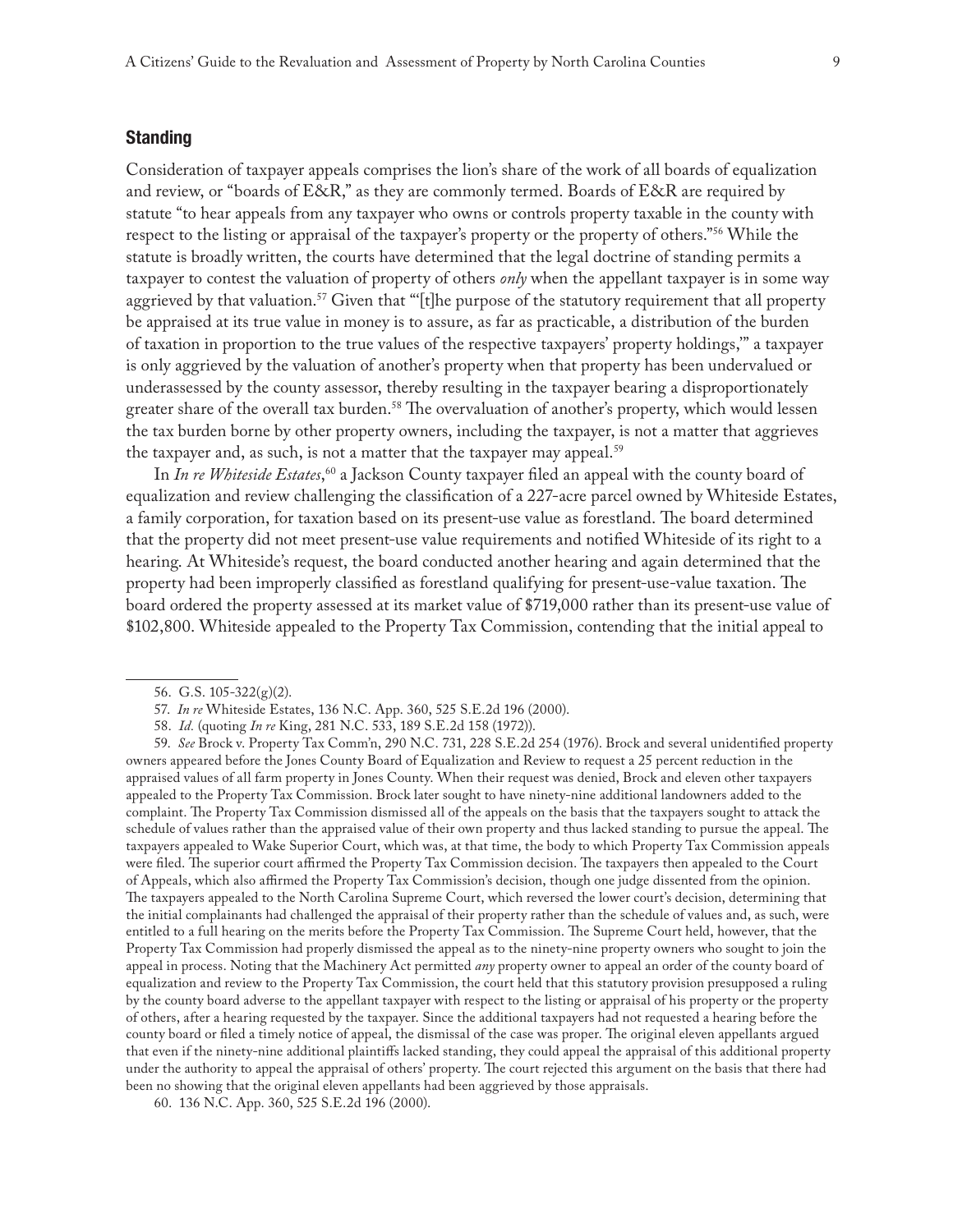the county board should have been dismissed because the taxpayer who challenged the classification had no standing to do so. The Property Tax Commission denied Whiteside's motion to dismiss and heard the merits of the case regarding the property's present-use classification. The commission affirmed the county board's decision taxing the property at market value. Whiteside appealed to the court of appeals on the basis that the appealing taxpayer, as a general taxpayer in Jackson County who did not own property in the present-use program or that adjoined the Whiteside property, had no standing to appeal the classification of the Whiteside property. The court of appeals rejected Whiteside's contention. The court reasoned that as the owner of property in Jackson County, the appellant taxpayer was aggrieved by the reduction in assessed value of the Whiteside property (from market to present-use) that resulted from the allegedly improper classification of the property as forestland. Thus, the court concluded that the taxpayer had standing to appeal to the county board for a revaluation of the Whiteside property. Upon consideration of the merits of the classification issue, the court affirmed the Property Tax Commission's determination that the property was not eligible for appraisal at present-use value.

Given that someone other than the property owner may appeal the undervaluation or exemption of property, the property owner must be notified of the challenge to the value or assessment and provided an opportunity to be heard in a new (or "de novo") hearing in which none of the board's previous judgments are binding. This may require the board of E&R to conduct two hearings—an initial hearing to hear the party bringing the appeal and a subsequent hearing in which the property owner may be heard.

When property in a county appreciates rapidly from one revaluation year to the next, towns within the county sometimes join taxpayers' refrain by objecting to increases in appraised value of real property. In these cases towns or their representatives may attempt to appeal the valuation of all property within the town limits on behalf of the town's taxpayers. Given that no property owned by the town is taxable, by virtue of the exemption granted in the state constitution for property owned by municipalities [codified in North Carolina General Statutes § 105-278.1 (hereinafter G.S.)], towns have no standing to appeal the valuation of their own property or the property of others. Likewise, an individual property owner in the town lacks standing to challenge the valuation of *all* property within the town on behalf of all of the owners of such property since, as previously noted, a taxpayer may only contest the valuation of others' property when the taxpayer is in some way aggrieved by that valuation.<sup>61</sup>

#### **Proceedings before the Board of Equalization and Review**

The procedures generally followed by the board of equalization and review are relatively informal, at least when compared to proceedings before the Property Tax Commission or courts of general justice. Unlike the Property Tax Commission, whose deliberations as a quasi-judicial state agency are exempt from the open meetings law,<sup>62</sup> county boards of E&R, as quasi-judicial local agencies, must hear taxpayer appeals and deliberate in open session.<sup>63</sup>

Boards of E&R have discretionary authority to examine any witnesses and documents and to place witnesses under oath and may subpoena witnesses or documents on its own motion.64 The board *must* subpoena witnesses or documents if an appellant taxpayer so requests and there is a reasonable basis for believing that the witnesses have or the documents contain information relevant to the decision of the appeal.

<sup>61.</sup> *Id.*

<sup>62.</sup> G.S. 143-318.18(7).

<sup>63.</sup> *See* David M. Lawrence, Open Meetings and Local Governments in North Carolina: Some Questions and Answers, Question 140 at 32 (6th ed. 2002).

<sup>64.</sup> G.S. 105-322(g)(3)(b).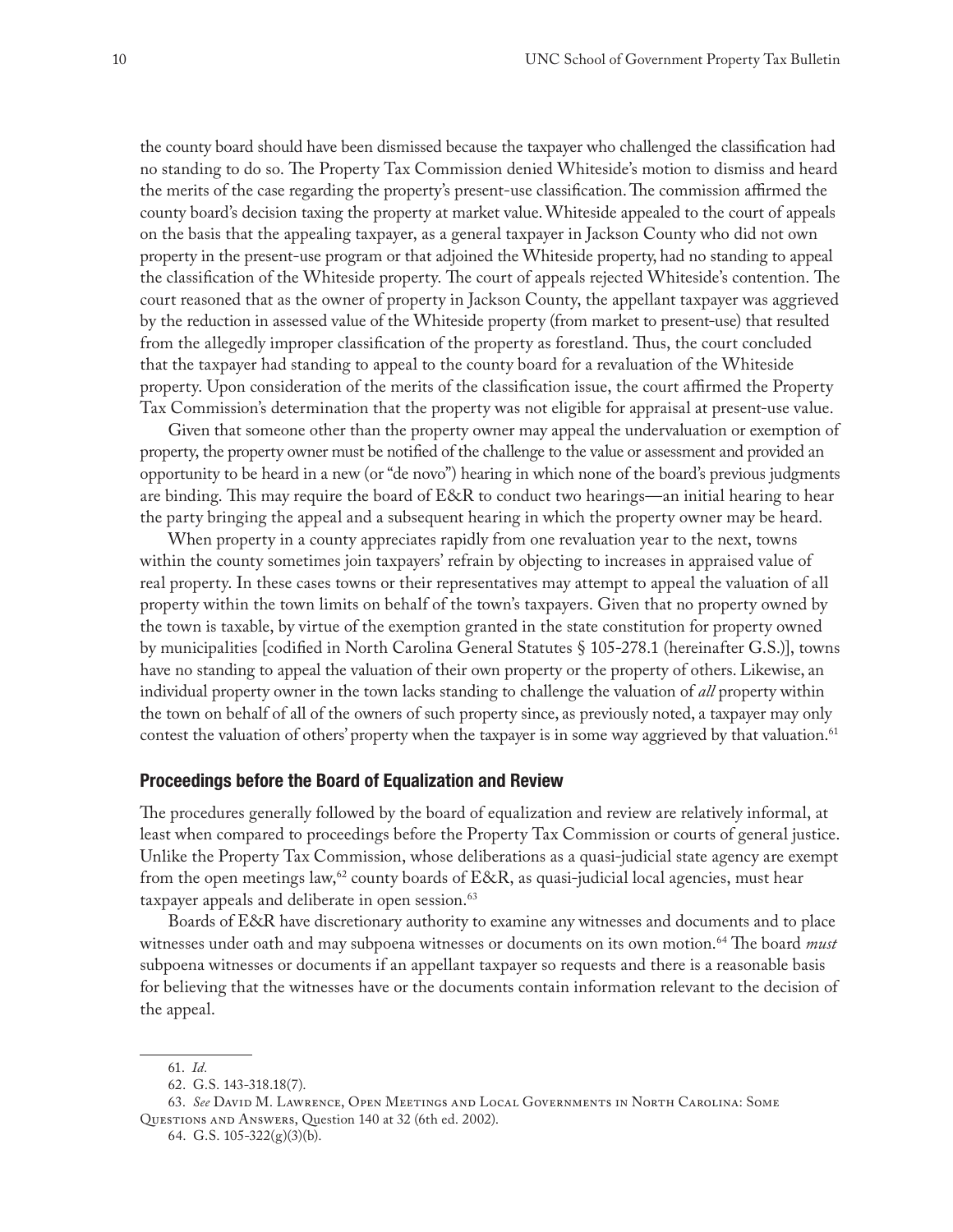The board may appoint committees composed of its own members or other persons to assist it in making necessary investigations.65 The board also may employ expert appraisers on its own motion or upon the demand of the appealing taxpayer.<sup>66</sup> If experts are employed upon a taxpayer's demand, the board may require the taxpayer to reimburse the county for the expense if the expert's appraisal does not result in a material reduction of the value of the property by the local board or by the Property Tax Commission upon appeal.<sup>67</sup>

The county assessor serves as clerk to the board of E&R.<sup>68</sup> The assessor must be present at all board of E&R meetings and must maintain accurate minutes of the board's actions.69 In addition, the assessor must provide the board with all information related to the listing and valuation of taxable property in the county. At the hearing, the board of E&R may receive and consider evidence offered by the taxpayer, the assessor, and other county officials.<sup>70</sup>

As previously noted, the board may examine witnesses and documents, may place witnesses under oath, and may subpoena documents on its own motion.<sup>71</sup> The board must subpoena witnesses and documents upon request of the taxpayer if there is a reasonable basis for believing that the witnesses have, or the documents contain, information relevant to the appeal.<sup>72</sup> The willful failure to appear, produce documents, or testify when appearing in response to a subpoena is a Class 1 misdemeanor.73 The board must enter into its minutes any order reducing, increasing, or confirming an appraisal and must notify the taxpayer by mail as to the action taken on an appeal no later than thirty days after the board adjourns.<sup>74</sup>

All changes in listings, names, descriptions, appraisals, and assessments made by the board of E&R must be noted in the tax records, which then must be totaled. A majority of the board of E&R then must sign the following statement to be included at the end of the tax records:

State of North Carolina

County of \_

We, the undersigned members of the Board of Equalization and Review of County, hereby certify that these tax records constitute the fixed and permanent tax list and assessment roll and record of taxes due for the year \_\_\_\_ , subject to only such changes as may be allowed by law.

> \_\_\_\_\_\_\_\_\_\_\_\_\_\_\_\_\_\_\_\_ \_\_\_\_\_\_\_\_\_\_\_\_\_\_\_\_\_\_\_\_

Members of the Board of Equalization and Review of County

70. G.S.  $105-322(g)(2)(c)$ . Ethical concerns may arise when persons other than attorneys seek to represent parties in connection with an appeal to the board of E&R. This issue arises in the context of appeals filed by corporations as well as individuals, particularly elderly individuals who may wish to have a younger relative explain or articulate the basis for the appeal. The North Carolina State Bar issued an advisory opinion concluding that only lawyers may represent a party before a planning board, board of adjustment, or other government body conducting quasi-judicial hearings since the representation of another person at a quasi-judicial hearing constitutes the practice of law. N.C. State Bar, Formal Ethics Opinion 2007-3.

71. A subpoena issued by the board must be signed by the chair of the board, directed to the witness or to the person having custody of the document, and served by an officer authorized to serve subpoenas. G.S. 105-322(g)(3)(b).

72. G.S. 105-322(g)(2)(c).

73. G.S. 105-322(g)(3)(b).

<sup>65.</sup> G.S. 105-322(g)(3)(a).

<sup>66.</sup> *Id.*

<sup>67.</sup> *Id.*

<sup>68.</sup> G.S. 105-322(d).

<sup>69.</sup> *Id.*

<sup>74.</sup> G.S. 105-322(g)(3)(d).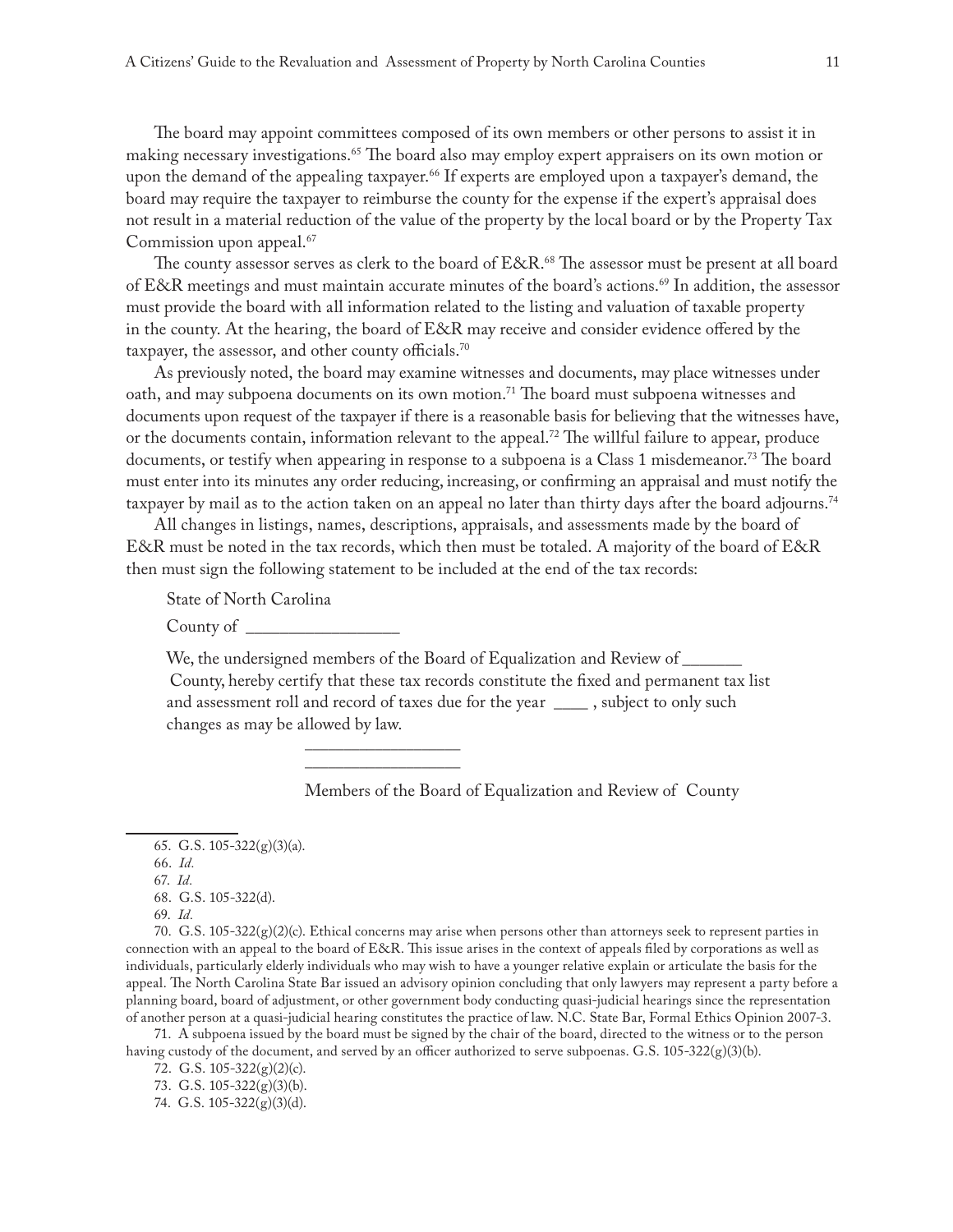## **Post-Adjournment Changes**

After the board of E&R certifies the fixed and permanent tax list and assessment roll and record, the board of county commissioners has sole authority to authorize changes to the abstracts and tax records.75 A board of county commissioners may authorize changes for several purposes, two of which are relevant to the discussion here: (1) to correct appraisals, assessments and tax amounts resulting from clerical or mathematical errors and (2) to appraise or reappraise property when the assessor reports that since adjournment of the board of E&R, certain circumstances warrant changing the appraisal of property in the current calendar year.<sup>76</sup> The board of commissioners may delegate to the assessor the authority to make changes for the first purpose, but only the board of commissioners may make changes for the second purpose; moreover, the board may only make such a change if the change could have been made by the board of E&R had the same facts been brought to its attention. The board of county commissioners may not appraise or reappraise property to account for changes that have occurred since the listing date. If a reappraisal demonstrates that property was listed at a substantial understatement in value, quantity, or other measurement, the provisions of G.S. 105-312 providing for a discovery of property listed at a substantial understatement in value apply. To *discover property* means to determine that it has not been timely listed, that a taxpayer made a substantial understatement of listed property, or that the property was granted an exemption or exclusion for which it did not qualify.<sup>77</sup>

The taxpayer must be provided written notice of any appraisal or reappraisal that will adversely affect the taxpayer's interests and must be afforded an opportunity to be heard before any such appraisal becomes final. Orders of the board of county commissioners and actions of the assessor on delegation of the board's authority78 may be appealed to the Property Tax Commission.

# **Appeals from the Board of Equalization and Review to the Property Tax Commission**

A county board of commissioners may by resolution permit a taxpayer to appeal a decision of a separate board of E&R to the board of commissioners.79 If the board of commissioners also serves as the board of E&R or if the board of commissioners elects not to provide this appeal route, a taxpayer may appeal a decision of the board of E&R to the Property Tax Commission, which functions as the state board of equalization and review.80 Only a *taxpayer* may appeal a decision of the board of E&R. If the board of E&R reduces the valuation of property or grants an exemption or exclusion upon the taxpayer's appeal, the county may not seek review of that determination by the Property Tax Commission. A notice of appeal to the Property Tax Commission from an order of the county board of commissioners or board of E&R must be filed with the commission within thirty days of the date the county board mailed its notice of decision to the property owner.<sup>81</sup> The property owner must also send a copy of the notice to the county assessor. The grounds for appeal must be stated in the notice.<sup>82</sup> A notice of appeal is considered filed on the date postmarked by the United States Postal Service or,

80. G.S. 105-290.

82. G.S. 105-290(f).

<sup>75.</sup> G.S. 105-325(a).

<sup>76.</sup> G.S. 105-325.

<sup>77.</sup> G.S. 105-273(6b).

<sup>78.</sup> See G.S. 105-325.

<sup>79.</sup> G.S. 105-322(a).

<sup>81.</sup> G.S. 105-290(e).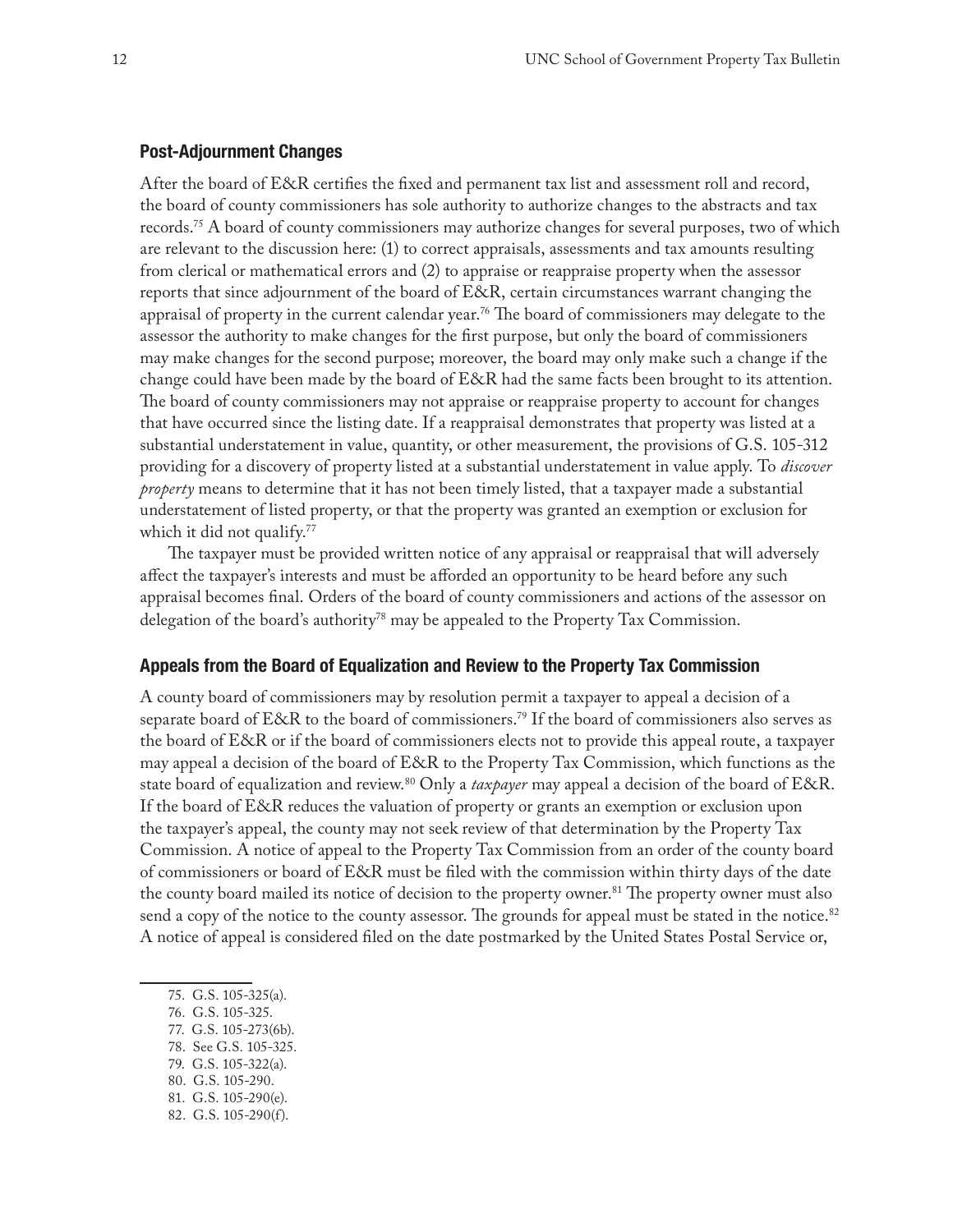if there is no such postmark, on the date received in the office of the Property Tax Commission.<sup>83</sup> A property owner bears the burden of proving that the appeal is timely.<sup>84</sup>

The Property Tax Commission consists of five members, three appointed by the Governor and two appointed by the General Assembly.<sup>85</sup> Of the two appointments made by the General Assembly, one is made upon the recommendation of the Speaker of the House of Representatives and the other is made upon the recommendation of the President Pro Tempore of the Senate.<sup>86</sup> For all appointments to the commission made after July 1, 2007, each member has a four year term. Formerly the term of the commission member appointed upon recommendation of the Speaker of the House of Representatives was two years, while other members served four year terms, two of which expired on June 30 of each odd-numbered year. The Property Tax Commission is required to meet at least once in each quarter and may hold special meetings at any time and place within the state at the call of the chair or upon the written request of at least three members.

Joint owners of property may file separate appeals or may jointly appeal the listing, appraisal, or assessment of property. In addition, a taxpayer may file a single appeal to contest the listing or valuation of more than one item of personal property or more than one tract or parcel of real property.<sup>87</sup> Upon receiving an appeal filed by a taxpayer, the Property Tax Commission must provide a hearing before one or more representatives of the commission<sup>88</sup> (followed by a review of the representative's findings of fact and conclusions of law by the full commission) or, alternatively, before the full commission.<sup>89</sup> The commission sets the time and place for the hearing of an appeal and, at least ten days before the hearing, must provide written notice of either type of hearing to the taxpayer and to the clerk of the board of commissioners of the county from which the appeal arises. At the hearing the commission or its representative(s) must hear evidence and affidavits offered by the appellant taxpayer and the county. The commission must determine the weight and sufficiency of the evidence and the credibility of the witnesses, draw inferences from facts, and analyze conflicting and circumstantial evidence.<sup>90</sup>

The Property Tax Commission is not bound by findings and conclusions of the county board of E&R; instead, the hearing before the commission is "de novo," meaning that it is based solely on the record before the commission. Nevertheless, the court of appeals held in *MAO/Pines Assoc. Ltd. v. New Hanover County Board of Equalization*91 that the Property Tax Commission is not required to consider evidence of a factor affecting the value of a taxpayer's property unless the taxpayer alerts the county assessor of the factor within the tax year in question, alerts the board of E&R of the factor upon appeal, or states the factor in the application for hearing to the Property Tax Commission. In other words, a taxpayer may not withhold material information from the county assessor and the local board of equalization and review with plans to present the information to the commission in an appeal from the local decision. In *MAO/Pines*, the taxpayer learned of asbestos contamination before the board of

88. G.S. 105-290(b)(2)(a) (permitting the commission to authorize one or more members of the commission or employees of the Department of Revenue to hear an appeal, make examinations and investigations, have made a record of the evidence offered at the hearing, and make recommended findings of fact and conclusions of law).

89. G.S. 105-290(b)(2).

<sup>83.</sup> G.S. 105-290(g).

<sup>84.</sup> *Id.*; G.S. 105-290(g).

<sup>85.</sup> G.S. 105-288.

<sup>86.</sup> G.S. 105-290.

<sup>87.</sup> *Id.*

<sup>90.</sup> *In re* McElwee, 304 N.C. 68, 87, 283 S.E.2d 115, 126-27 (1981).

<sup>91.</sup> 116 N.C. App. 551, 449 S.E.2d 196 (1994).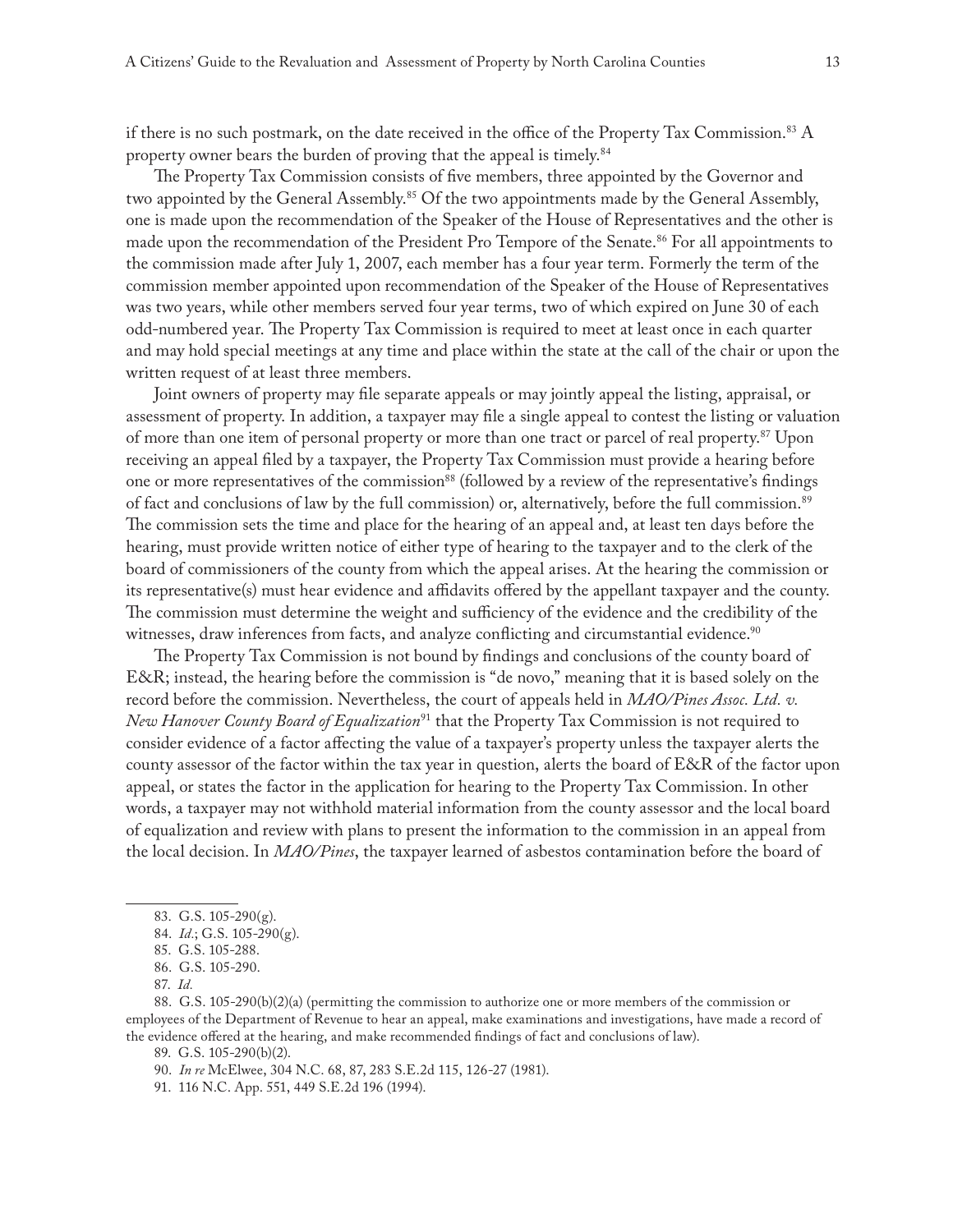E&R heard the valuation appeal. The taxpayer did not alert the board or the county assessor of the presence of asbestos on the property and appealed the board's decision affirming the county's appraisal to the Property Tax Commission on the basis that "'excessive expenses and low rents'"92 warranted a reduction in value. The taxpayer later moved to amend its petition to the commission to introduce an appraisal that took into account the presence of asbestos on the property, though the motion itself did not specifically refer to asbestos. The commission affirmed the county's valuation, declining to consider the asbestos contamination. The court of appeals affirmed the commission, holding that company representatives' statements to the county assessor regarding asbestos contamination nearly sixteen months after the effective date of the appraisal and almost four months after the end of the calendar year of the appraisal as well as the proffer to the commission regarding asbestos contamination "came too late to qualify as proper and timely notification."93 The court explained that the Machinery Act provides for appeal to a local board to "provide opportunity at the local level to deal with taxpayer-presented information and to modify appraisals as such information requires before any appeal need be heard by the Commission."94

The taxpayer must appear in person at the hearing or be represented by an attorney.<sup>95</sup> While individuals may represent themselves before the commission, corporate taxpayers and counties must be represented by an attorney.<sup>96</sup> The commission and its individual members as well as Department of Revenue employees so authorized by the commission may subpoena witnesses and documents upon a subpoena signed by the chairperson of the commission. Proceedings before the commission are governed by the rules of evidence that apply in the courts of general justice.<sup>97</sup> The Property Tax Commission must make findings of fact and conclusions of law and, based upon these findings and conclusions, enter an order reducing, increasing, or confirming the valuation appealed or listing or removing the property from the tax lists. A certified copy of the order must be delivered to the appellant and to the clerk of the board of commissioners of the county from which the appeal was taken, and the abstracts and tax records of the county must be corrected to reflect the commission's order.98 When the Property Tax Commission reduces the valuation of property or removes the property from the tax lists and, based on the commission's order, the taxpayer is owed a refund, the taxpayer is entitled to receive the overpayment with interest.<sup>99</sup> Overpayments bear interest at the rate set pursuant to G.S. 105-241.1(i) from the date interest begins to accrue until a refund is paid.<sup>100</sup> Interest accrues from the later of the date the tax was paid or the date the tax would have been considered delinquent.101 Thus, an overpayment of a 2007 tax made on December 20, 2007, begins to accrue interest on January 8, 2008, the date the tax would have been delinquent.<sup>102</sup> An overpayment for a 2007 tax bill made on February 1, 2008, would, in contrast, bear interest from the date of

102. Taxes are payable at par—that is, without interest—until January 5 of the fiscal year for which they are levied. When the last day for a taxpayer to accomplish a particular act falls on a weekend or holiday, the taxpayer has until the next business day to perform the required act. Because January 5, 2008, falls on a Saturday, taxpayers may pay at par the next business day, Monday, January 7, 2008. Thus, interest does not accrue and 2007–8 taxes are not delinquent until January 8, 2008.

<sup>92.</sup> *Id.* at 552, 449 S.E.2d at 197.

<sup>93.</sup> *Id.* at 560, 449 S.E.2d at 202.

<sup>94.</sup> *Id.* at 558, 449 S.E.2d at 201.

<sup>95.</sup> 17 NCAC 11.0217.

<sup>96.</sup> 17 NCAC 11.0216.

<sup>97.</sup> 17 NCAC 11.0216.

<sup>98.</sup> G.S. 105-290(b)(3).

<sup>99.</sup> G.S. 105-290(b)(4).

<sup>100.</sup> *Id.*

<sup>101.</sup> *Id.*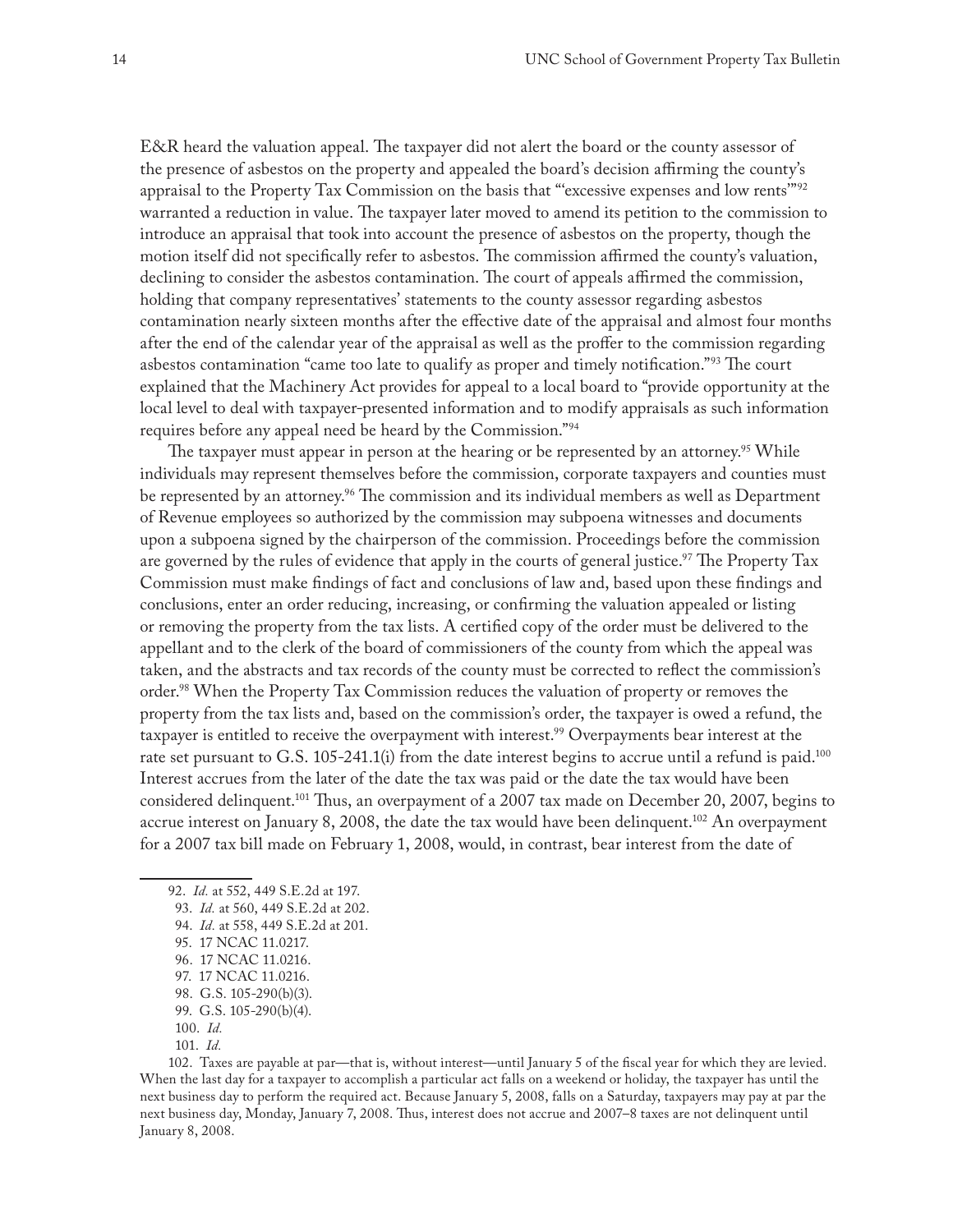payment, since payment was made after taxes became delinquent. A refund is considered paid on a date determined by the governing body of the taxing unit that is no sooner than five days after a refund check is mailed.103

# **Standard Governing Review of Assessment**

There is a well-established presumption under North Carolina law that the county tax assessor has acted in good faith and that the assessor's assessments are correct.104 Because of this presumption, a taxpayer seeking to challenge an assessment must produce evidence that the assessment is erroneous.<sup>105</sup> Without this presumption of correctness, every taxpayer would have an unlimited ability to attack the assessment of property. The administrative and fiscal burden imposed upon local governments in a system permitting unbridled taxpayer challenges would be insurmountable.106 To say, however, that the county's assessment is presumed correct does not imply that a taxpayer may never demonstrate otherwise. A taxpayer may rebut the factual presumption that the county's assessment is valid by producing competent, material, and substantial evidence that tends to show that (1) the tax assessor used an arbitrary or illegal method of valuation and (2) the assessment substantially exceeded the true value in money of the property. In other words, the resulting value is more important than the methodology used to establish the value. To prevail on appeal, the taxpayer must produce evidence demonstrating that flawed methodology resulted in an assessment that substantially exceeded the property's true value in money. Once the taxpayer produces such evidence, the presumption of correctness is rebutted. The taxing unit then must produce evidence and persuade the finder of fact that its methods will produce true values.<sup>107</sup>

#### *In re Amp Inc.*

The leading case on the standard of review of assessments is *In re Amp Inc*. 108 Although the case arose from a taxpayer challenge to the assessment of personal property, the standards of review established by the court also apply to appeals of the assessment of real property. Amp owned and operated a plant in Greensboro where it manufactured electronic parts and components. Amp filed business property abstracts with the Guilford County tax supervisor (the title held by a county assessor before 1987) for 1964-68, which included values for its inventories.109 In August 1969, the tax supervisor notified Amp of a discovery resulting from Amp's undervaluation of inventory from 1964 to 1968. Thus, the tax supervisor advised Amp of his intent to increase the valuation of Amp's inventories for those years. Based on these adjustments to value made through the discovery process, additional taxes and penalties were assessed against Amp. Amp appealed the discovery to the county board of commissioners, which approved and confirmed the assessment. Both the tax assessor and the county board valued the inventories based on the values reported on Amp's state income tax returns. The assessor and board

<sup>103.</sup> G.S. 105-290(b)(4).

<sup>104.</sup> *In re* Amp, Inc. 287 N.C. 547, 215 S.E.2d 752 (1975).

<sup>105.</sup> *Id.*

<sup>106.</sup> *Id.*

<sup>107.</sup> *In re* Southern Ry. Co., 313 N.C. 177, 182, 328 S.E.2d 235, 239 (1985); *In re* IBM Credit Corp., \_\_\_

N.C. App. \_\_\_, 650 S.E.2d 828 (2007), *aff'd*, No. 520A07, 2008 WL 616118 (N.C. S. Ct. March 7, 2008) (per curiam). 108. 287 N.C. 547, 215 S.E.2d 752 (1975).

<sup>109.</sup> Inventories are now excluded from taxation by G.S. 105-275(33).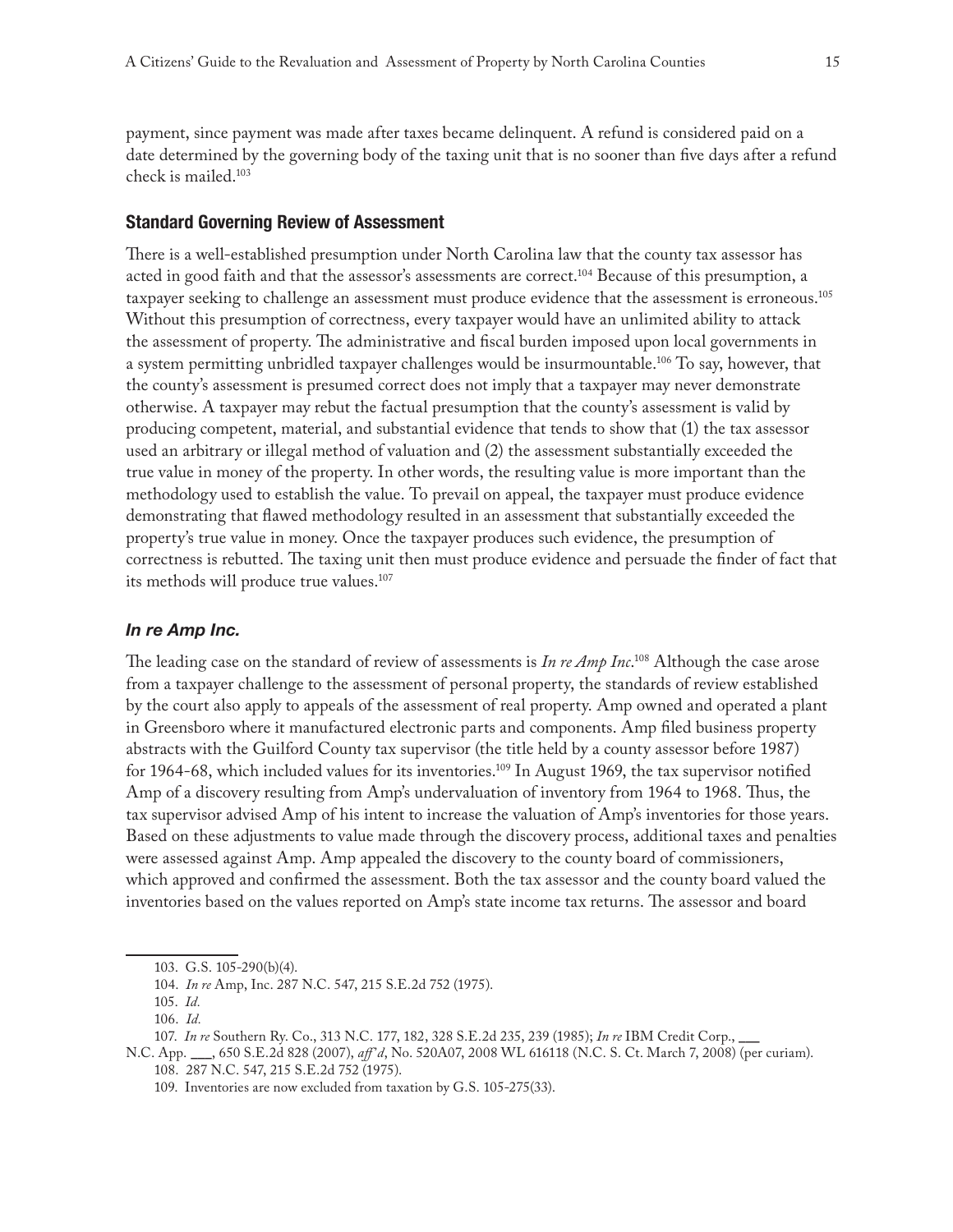subtracted inventories reported to Forsyth, Mecklenburg, and Wake counties (where other Amp facilities were located) from the total value reported for income tax purposes, thereby attributing the remaining value to Guilford County. Amp appealed to the State Board of Assessment (the predecessor to today's Property Tax Commission).

The manager from the Greensboro Amp plant testified that Amp manufactured connections for the electronics industry, which were used to terminate wires contained in various types of electronic equipment. Amp received at its Greensboro plant metals in strips which it then processed through machines to make a specific type of electrical terminal. Substantial scrap material was generated in this process. Amp sold this scrap material along with damaged raw material to the mills from which it purchased raw materials. Amp's tax manager testified that the book values recorded by Amp exceeded the true cash values of its inventories because Amp could only sell in-process inventory for scrap prices. Since Amp had no finished goods on hand as of January 1 of any of the listing years at issue, Amp's tax manager testified that all of his computations for those years included in-process and raw material inventories, all of which were valued as scrap. The tax manager testified that if Amp had finished goods as of January 1, 1968, the book value of such goods would have equaled their true value. Indeed, the values testified to by Amp's tax manager before the State Board of Assessment were lower even than the values listed by Amp for the years in question. Amp explained that its outside accountant had improperly overvalued its inventory for the years in question.

The Guilford County tax supervisor (now, the tax assessor) testified that he believed the values of inventory listed with the county should match the taxpayer's books as well as the values reported on a taxpayer's state income and franchise tax returns. The tax supervisor testified unequivocally as to his "assumption" that there was no difference between the amount to be reported as ad valorem tax value and the amount reported on state corporate income and franchise tax returns, though he conceded he had made no inquiry to determine the correctness of this view.110 The State Board of Assessment determined that the value of Amp's inventories for property tax purposes was represented by the values reported in its books for the years in question. The difference between book value and the value reported by Amp thus constituted unlisted property subject to discovery and assessment of additional taxes and penalties. Amp appealed the State Board of Assessment's decision to the Superior Court Division of Guilford County,<sup>111</sup> which reversed the State Board's determination, finding that (1) Amp in good faith listed its inventory at what it believed to be its true cash value; (2) Amp produced competent, material evidence to justify its method of valuation, and there was no competent, material evidence that Amp's valuations were understated; and (3) the evidence before the State Board contradicted the board's findings that Amp's inventory figures for income and franchise tax purposes (that is, book value) equaled the "true cash value" of the inventory for property tax purposes. The superior court thus determined that the State Board erred in concluding that the valuation of inventory was to be determined by inventory records maintained for income tax purposes (in other words, book value). The superior court ruled, therefore, that the difference between the values included in Amp's books and the values listed by Amp on property tax abstracts was *not* the proper subject of a discovery. Guilford County appealed the superior court's decision to the court of appeals, which reversed the superior court. Amp then appealed to the state supreme court.

<sup>110.</sup> *In re* Amp, 287 N.C. at 564, 215 S.E.2d at 762-63.

<sup>111.</sup> Decisions of the Property Tax Commission are now appealed directly to the Court of Appeals rather than to Wake County Superior Court.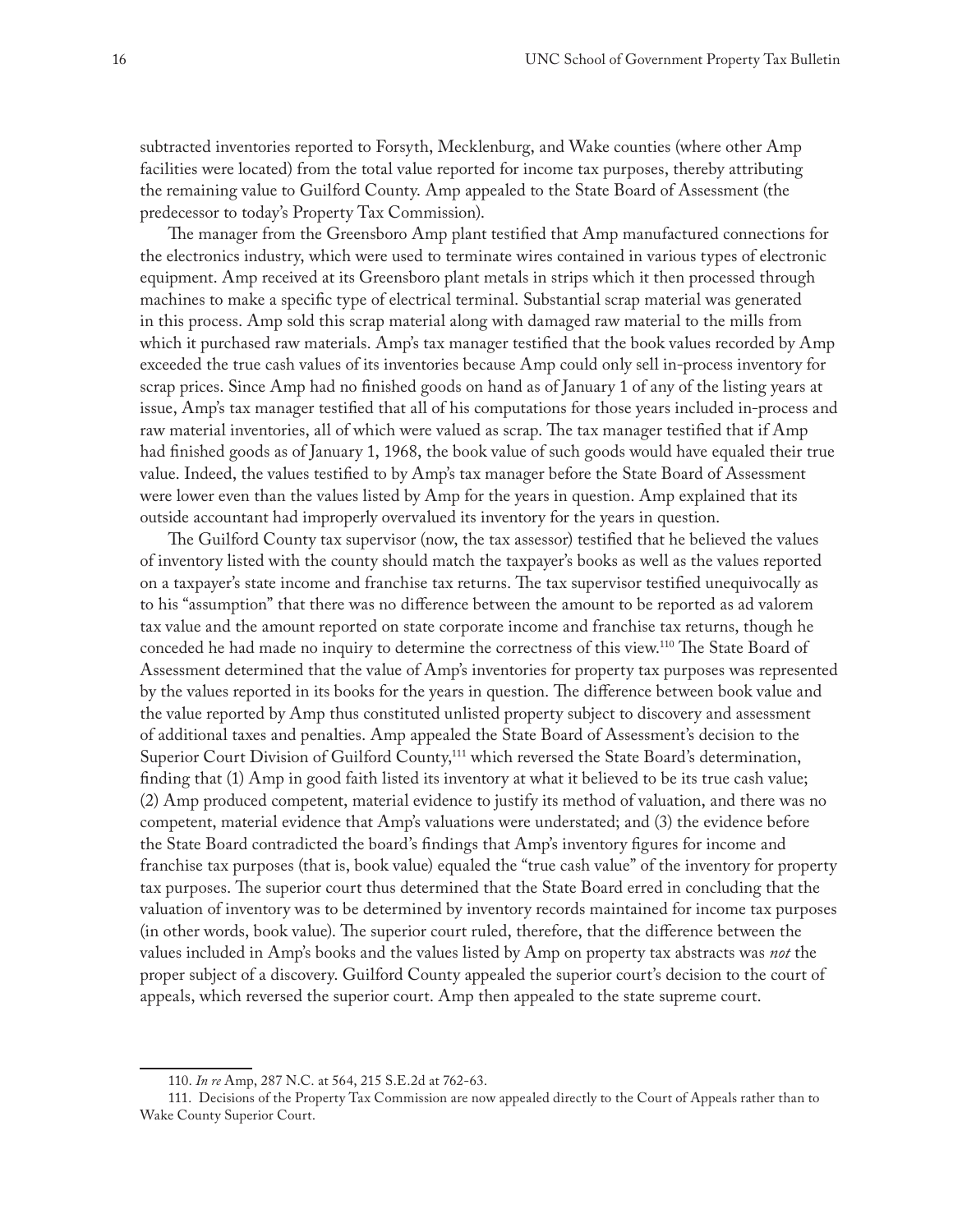The supreme court began its analysis by reciting the appropriate standard of review for decisions by the State Board of Assessment and noting that "no court of the General Courts of Justice could weigh the evidence presented to the State Board and substitute its evaluation of the evidence for that of the Board."112 The court then recognized the factual presumption that property tax assessments are presumed to be correct and held that in order to rebut the presumption, the taxpayer had to produce competent, material, and substantial evidence tending to show that the county tax assessor used an arbitrary or illegal method of valuation and that the assessment substantially exceeded the true value in money of the property.

The court noted that the record demonstrated that the tax supervisor had used an illegal method of valuation given his erroneous assumption that the true value of property equaled its book value. The court then addressed the question of whether Amp produced competent, material, and substantial evidence demonstrating that Guilford County's assessment increasing the value of its inventories from 1964 to 1968 was substantially greater than the true value in money of the property.

The court noted that Amp's tax manager testified that Amp hired an outside accounting firm to prepare its abstracts for the years in question because it did not know how to compute the true cash value of its inventories. Moreover, Amp's tax manager testified that when Amp figured out how to compute the value of its inventory, it concluded that the calculations of the outside accounting firm were incorrect. Thus, the court concluded, there was no evidence to substantiate the values reported by Amp from 1964 through 1968. The court further determined that Amp's subsequently calculated values were unreasonable, since Amp valued all of its material as scrap. The court rejected Amp's interpretation that its property was to be valued as if the company had to sell all of its inventory on January 1 of each year, whether such material was raw or in process, so that the only potential buyers would be scrap mills. The court noted that property was to be valued at its true value in money rather than its value in a forced sale.

The court then analyzed the three types of property other than finished goods that constituted Amp's inventories: (1) scrap metal and damaged raw material, (2) nondefective in-process inventory, and (3) nondamaged raw material inventory. Though the court concluded that the true value of scrap metal and damaged raw material did equal the scrap prices paid by the supplying mills to repurchase such material rather than the book value, it determined that AMP failed to prove that its inventories on the relevant dates included scrap metals. Thus, the court reasoned that Amp's proof that such property was properly valued at scrap prices was of no consequence. As for the second category—nondefective in-process inventory—the court pointed to the obvious fact that no ongoing business entity would sell its in-process inventory for scrap prices. Amp's assertion that it could only realize scrap value from the sale of such uncompleted items failed to recognize the assumption that the entity was ongoing, thereby contradicting the purpose of the statutory requirement that all property be valued at its true value in money. Because the evidence Amp presented was based upon the theory that all of its inprocess inventory had to be valued as scrap, the court concluded that the company failed to produce the evidence necessary to show that the assessment substantially exceeded the true value in money of the property. The court noted that the mere fact that there was no market for particular property did not deprive it of market value, which could be established by reference to factors other than sales. The proper standard for valuing such property, according to the court, was replacement cost plus labor and overhead. The court likewise rejected scrap pricing for items in the final category, nondamaged

<sup>112.</sup> *In re* Amp, 287 N.C. at 562, 215 S.E.2d at 761.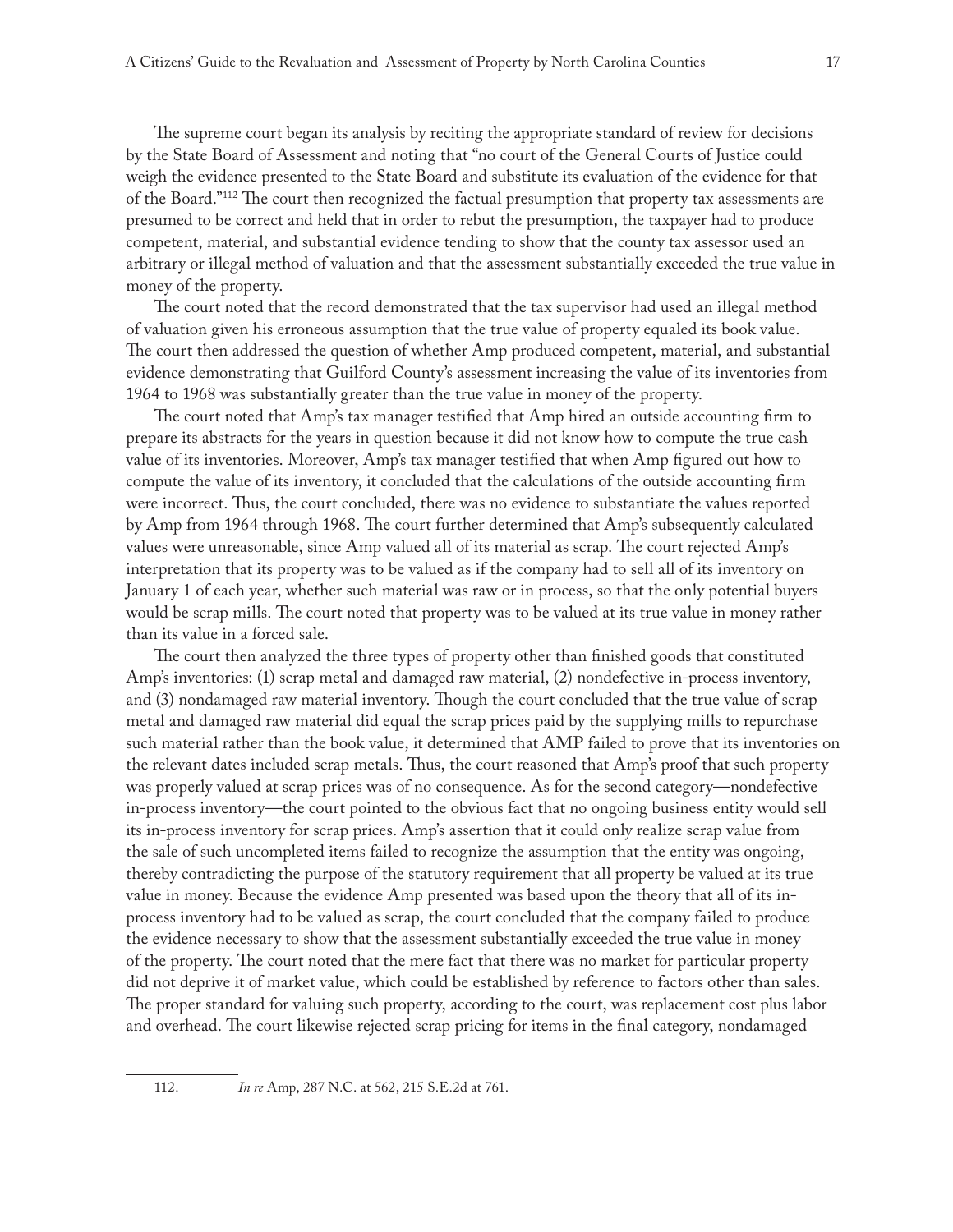raw material inventory, noting that Amp's methodology required it to assume that such property lost about 60 percent of its value upon entering Amp's warehouse. As with nondefective in-process inventory, the court concluded that the appropriate formula for valuing raw material inventory was replacement cost.

The court then considered whether the Machinery Act permitted a county assessor, as a per se rule, to equate the book value of property as listed on a state income tax return with the true value in money of such property for purposes of property taxation. The court concluded that such a rule was not statutorily sanctioned. Nevertheless, the court noted that book value was the appropriate measure of value for certain property such as business inventories and that the resulting values were more important than the method used to determine valuation. The book values used by Guilford County were based on figures Amp itself furnished to the state for income and franchise tax purposes. Amp defined book value as the lower of cost or market; thus, by its own definition, the reported values adopted by the county did not exceed market value. Moreover, the expert accountant testifying for Amp before the State Board explained that Amp based book value on replacement cost plus labor and overhead. Thus, the court agreed with the State Board's conclusion that, in this case, book value was evidence of the property's true value in money and concluded that the differences between the values originally listed by Amp and book value was subject to discovery.

#### *Two-part test for challenging assessment*

A North Carolina Court of Appeals decision involving the assessment of property in a country club community in Davie County further demonstrates why proof of an improper appraisal methodology alone will not satisfy a taxpayer's burden on appeal.<sup>113</sup> Persons who purchased property in several subdivisions in Davie County were required by the terms of restrictive covenants encumbering their properties to join the Bermuda Run Country Club. The covenants provided that country club membership was not a personal right "'but shall run with the ownership of a Dwelling Unit.'"114 The initiation fee for the country club was due at the time title to an encumbered parcel of property was transferred. The purchaser received a credit toward the total initiation fee in the amount of the fee in effect at the time the previous owner acquired the property. The new purchaser was then obligated to pay the difference, if any, between the previous and current initiation fees. The Davie County tax assessor included \$10,000 in the appraised value of each parcel of residential real estate to represent the initiation fee as of the date of the county's last revaluation. Several property owners objected to the inclusion of this amount and appealed the valuations to the county board of E&R and then to the Property Tax Commission, both of which affirmed the county's assessments. The property owners then appealed to the court of appeals, arguing that the county improperly included the values of the country club memberships in the assessment of their property given that the memberships were intangible personal property not subject to taxation. The court never addressed this issue; instead it concluded as a preliminary matter that the appellants failed to produce any evidence that the county's assessments exceeded the true value in money of the properties. The property owners conceded in their written brief to the court of appeals that, while they objected to the inclusion of the initiation fees in the valuation of their properties, they were "'not otherwise contesting the appraised value of their real property.'"115 The taxpayers' attorney affirmed at the hearing before the Property Tax

<sup>113.</sup> *In re* Bermuda Run Property Owners, 145 N.C. App. 672, 551 S.E.2d 541 (2001).

<sup>114.</sup> *Id.* at 673, 551 S.E.2d at 542.

<sup>115.</sup> *Id.* at 677; 551 S.E.2d at 545.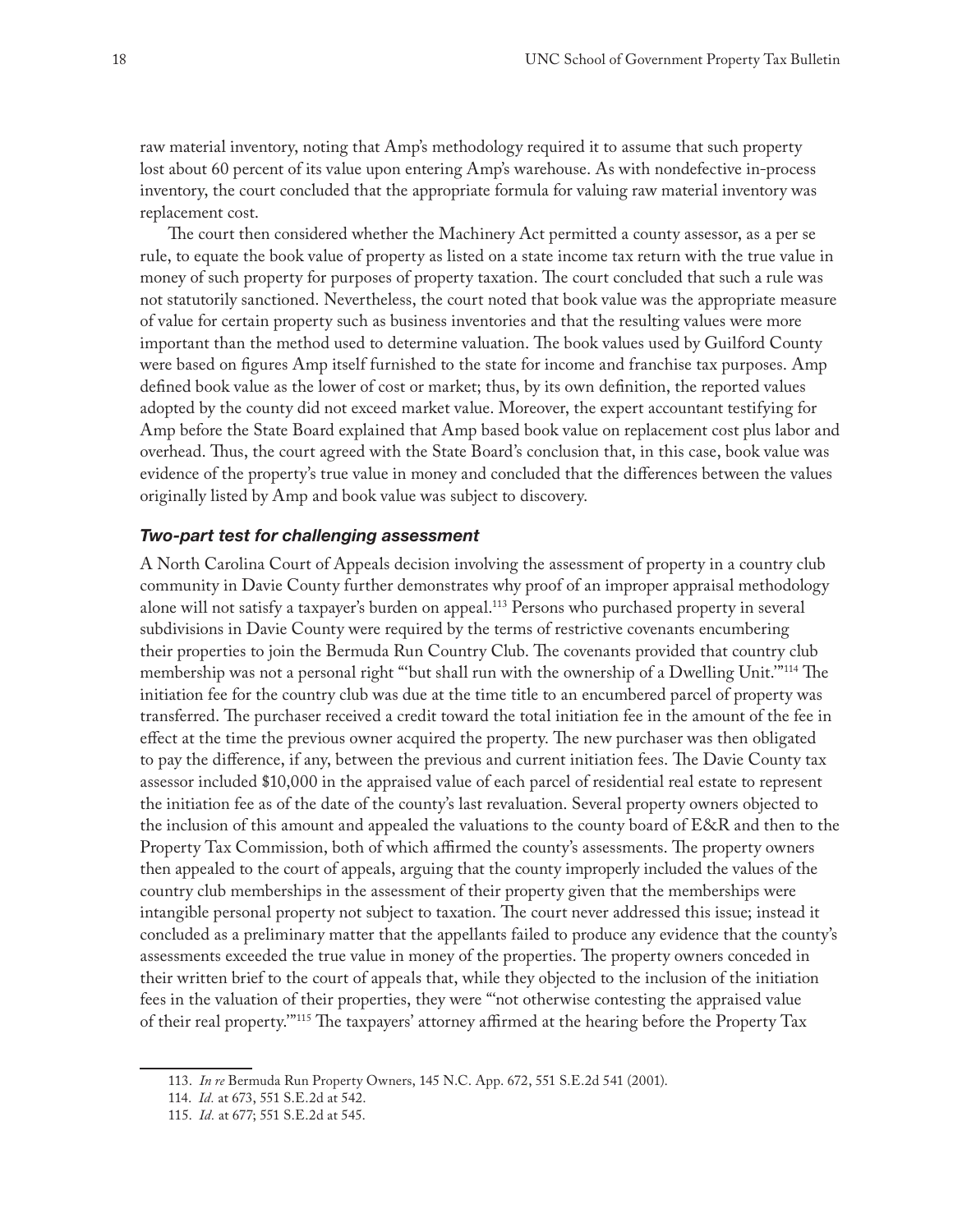Commission that he planned to present no evidence as to the value of the specific properties. The attorney explained that since he was representing more than eighty taxpayers, the presentation of such valuation evidence was "'just not practical.'"116 Based on the lack of evidence that the specific properties had been substantially overvalued by the tax assessor, the court held that the taxpayers failed to carry their burden to demonstrate that the assessments were invalid. Thus, the court affirmed the order of the Property Tax Commission upholding the county's assessments.

#### **Immaterial Irregularities**

Akin to the principle that taxpayers may not invalidate a county's assessment merely by attacking the methodology of assessment—without showing a corresponding unwarranted increase in value—is the notion that an assessment will not be invalidated because of a procedural irregularity in the assessment process. The Machinery Act provides that such "immaterial irregularities," which range from clerical errors by the assessor to failure to advertise, list, appraise, or assess any property for taxation, do not invalidate the tax imposed on any property.117

Property "not properly listed" during the regular listing period, property listed at a substantial understatement in value, and property granted an exemption or exclusion for which it did not qualify are subject to discovery under G.S. 105-312, which permits the property to be taxed for the current and five previous years. Sometimes, however, property may escape assessment and taxation without meeting any of these criteria. For instance, a taxpayer may properly list property, but the assessor may inadvertently neglect to assess such property. A question then arises as to whether the omitted assessment and resulting taxes may be imposed at a later date under the theory that the failure to timely assess the property was an immaterial irregularity.

The North Carolina Court of Appeals addressed such a situation in *In re Notice of Attachment and Garnishment Issued by Catawba County Tax Collector Against Nuzum-Cross Chevrolet Inc.*118 Nuzum-Cross Chevrolet timely listed its business personal property with the Catawba County tax supervisor (now, the tax assessor) in 1976, 1977, and 1978. The tax department transposed numbers when calculating the total assessment. As a result, Nuzum-Cross Chevrolet was taxed on a lower figure than it should have been in 1976, 1977, and 1978. The county tax supervisor discovered the error in September 1978 and billed Nuzum-Cross for the unpaid taxes. When Nuzum-Cross did not pay, the tax collector attached one of the company's bank accounts for \$5,087.67, the amount of the additional taxes plus interest.

At a hearing a district court judge ordered the bank to remit the total taxes due, minus penalties and interest. The taxpayer appealed to the court of appeals. The appellate court held that the tax supervisor's error was an immaterial irregularity under G.S. 105-394 that did not invalidate the tax imposed. Recognizing that its holding permitted the county to "go back two years (from 1978 to 1976) to correct its error," the court noted that under the Machinery Act "all property is subject to taxation unless subject to an exemption."119 The appellate court acknowledged the taxpayer's argument that a taxpayer who intentionally fails to list property might be better off than one whose property is not assessed due to an immaterial irregularity since discoveries cannot go back more than five years, while

<sup>116.</sup> *Id.*

<sup>117.</sup> G.S. 105-394.

<sup>118.</sup> 59 N.C. App. 332, 296 S.E.2d 499 (1982).

<sup>119.</sup> *Id.* at 334; 296 S.E.2d at 501.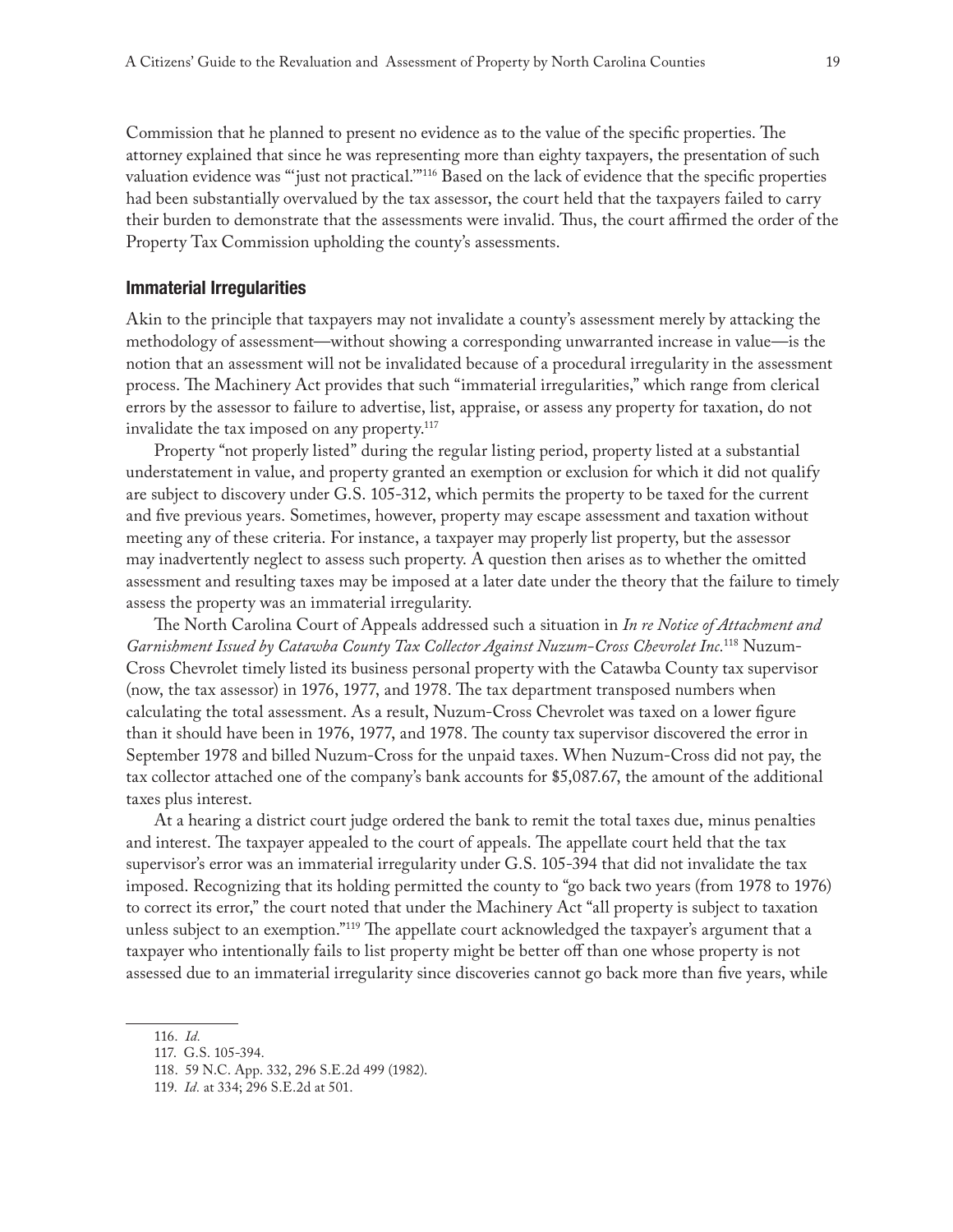the immaterial irregularities clause contains no such time limitation. But the court noted that it was the role of the legislature, not the court, to impose these time limits. Thus the court of appeals affirmed the district court's order, which, as previously mentioned, did not award interest or penalties.

Another case significant for its role in setting parameters for application of the immaterial irregularities clause is *In re Dickey*, which involved an appeal from a Forsyth County assessment.120 The Dickeys purchased a new home in Forsyth County in October 1988 for \$272,500. In January 1989 the Dickeys submitted a listing form on which they listed their house on a portion of the form separated by a perforation. When tax office personnel received the form, someone threw away the perforated portion, which was the proper procedure if nothing was listed on that portion of the form. That, of course, was not the case on the Dickeys' form. The Dickeys received a 1989 tax bill imposing taxes only on the value of their unimproved lot, \$37,500. In June 1990 the assessor's office realized its mistake and discovered \$185,500 in value. The assessor then billed the Dickeys for an additional \$2,094.30 in taxes. The Dickeys alleged that the assessment was untimely and appealed to the county board of E&R, which dismissed their appeal. The Dickeys then appealed to the Property Tax Commission, which concluded that the value of the Dickeys' house was not discoverable pursuant to G.S. 105-312, as the Dickeys had properly listed the house with the tax office. The commission further concluded that the assessor had "appraised" the house at a value of \$0 for 1989. While the assessor could reappraise the house for  $1990-91$  and subsequent tax years,<sup>121</sup> the commission concluded that this value was not retroactive. The commission ordered the assessor to revise its tax records to reflect a value of \$0 for the Dickey's house in 1989. The county appealed the commission's decision to the court of appeals. While the court of appeals agreed with the commission that discovery of property listed by the taxpayer was improper, the court disagreed with the commission's conclusion that the assessor had appraised the house at a value of \$0 in 1989. The court cited the lack of evidence that the assessor had attempted to determine the value of the Dickeys' home before 1990 and noted that no one contended the home purchased by the Dickeys for more than \$250,000 was actually worth nothing. Instead, the court noted that the record demonstrated the assessor was unaware that the house existed because a portion of the Dickeys' listing form was inadvertently removed and destroyed. Because the assessor could not have appraised a house that he did not know existed, the court determined that the provisions of G.S. 105-287 prohibiting retroactive increases in appraised property values did not preclude the assessor from levying the challenged tax. Furthermore, the court held that the administrative error that resulted in the failure to assess the Dickeys' house for 1989 taxes was an "immaterial irregularity," within the meaning of G.S. 105-394. The court concluded that such an irregularity did not invalidate the taxes owed by the Dickeys for 1989 and levied by the assessor in 1990 and reversed the decision of the Property Tax Commission. The court further noted that G.S. 105-394 imposed no time restriction on the correction of immaterial irregularities from previous years, noting that the imposition of time limits were the exclusive province of the legislature.

The North Carolina Court of Appeals in *In re Morgan*122 clarified that the immaterial irregularities clause allows the tax assessor to correct clerical and administrative errors only—not errors that result from an assessor's failure to carry out assigned duties. Tyleta Morgan and her husband owned property in Henderson County and in 1986 began to build a home on the property.

<sup>120.</sup> *In re* Dickey, 110 N.C. App. 823, 431 S.E.2d 203 (1993).

<sup>121.</sup> G.S. 105-287.

<sup>122.</sup> \_\_\_ N.C. App. \_\_\_, 652 S.E.2d 655 (2007).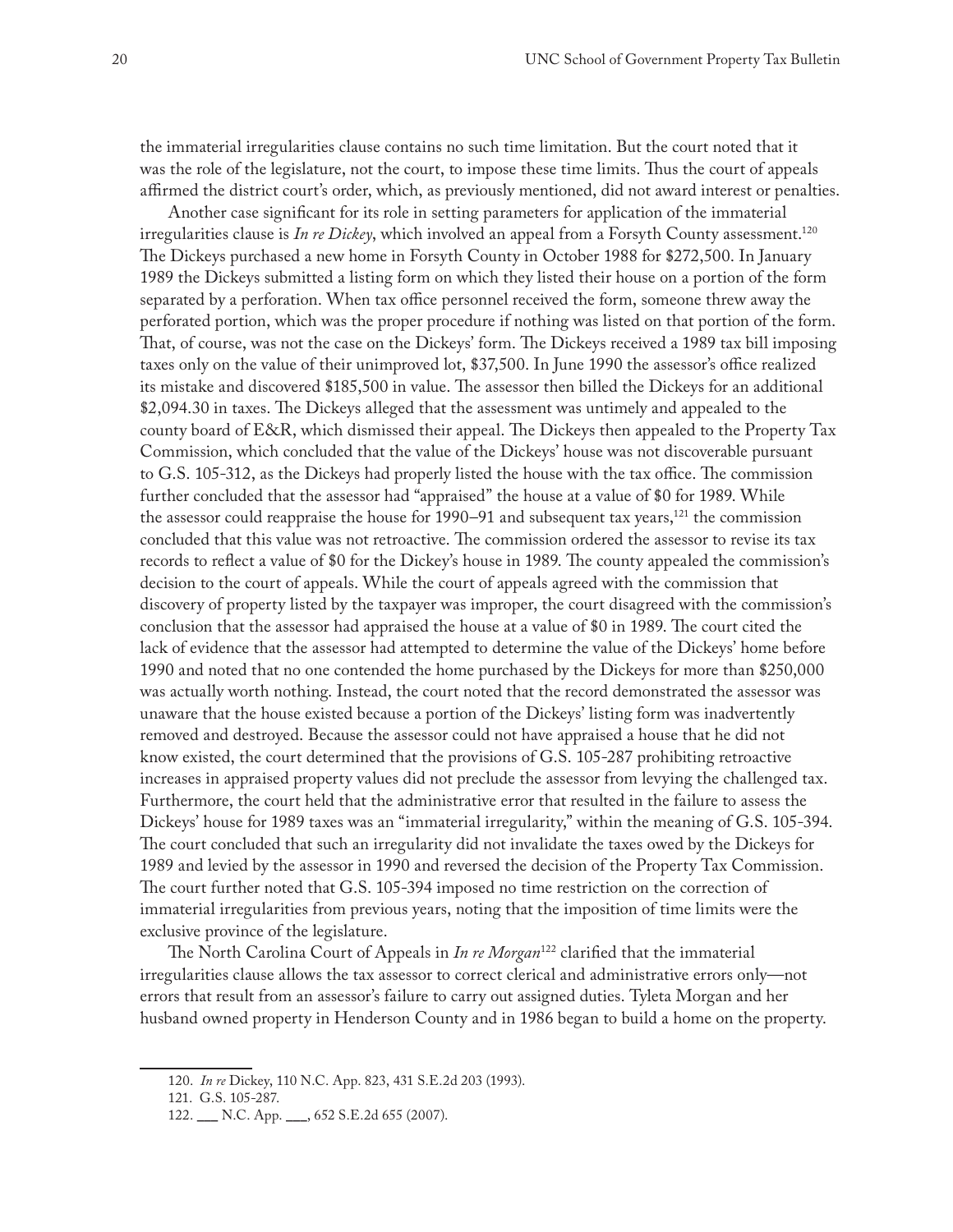Construction of the house was not completed until 1993. Mr. Morgan, who died before the house was assessed, obtained all required building permits from the county. The county inspected the home in 1986. In 1993, when the house was 80 percent complete, Mr. Morgan listed the house with the Henderson County tax assessor. The county performed a countywide reappraisal effective January 1, 1999, and another effective January 1, 2003. An appraiser for the county visited the Morgan's property during both reappraisals, yet the Morgans' house was not assessed. In 2004 the county assessed taxes on the residence and informed Mrs. Morgan that she owed taxes and interest totaling \$8,533.61 for tax years 1995 through 2003. The Property Tax Commission determined that the county should have assessed the property before 2004 and that its failure to do so was not an immaterial irregularity. Thus, the commission barred the county from attempting to collect the back taxes.

The Court of Appeals, in an opinion joined by two of three panel judges, reviewed the commission's decision under the "whole record test," considering only whether the commission's decision had a rational basis in the evidence. Because legal issues are subject to de novo review in the court of appeals, the court's application of this deferential standard of review signaled its approval of the commission's view that only clerical and administrative errors may be corrected pursuant to G.S. 105-394. The appellate court held that the commission's conclusion was supported by substantial evidence that, for more than a decade, the county botched multiple opportunities to assess the residence after it was properly listed by Mr. Morgan. The court rejected the dissenting judge's argument that G.S. 105-394 authorized the county to collect taxes for past years plus interest. The majority opined that even if G.S. 105-394 permitted the levy of taxes for past years, the county could not recover interest in addition to the taxes "when non-payment was due to the gross and repeated failures to assess by the County Tax Assessor's Office."123

Judge Geer dissented on the basis that "the Commission and majority opinion have improperly imposed their view of appropriate public policy—fairness to individual taxpayers—to override other public policies promoted by the statute's plain language such as equality of taxation and reduction of tax rates." Noting that G.S. 105-394 defines "immaterial irregularity" as a "'failure to assess any property for taxation . . . within the time prescribed by law'" and does not explicitly require that this failure result from a clerical or administrative error, the dissent concluded that the county's failure to assess Mrs. Morgan's residence fell squarely within the statutory definition of immaterial irregularity. Moreover, the dissent concluded that because interest automatically applies to taxes paid after the date they became due, interest also applies to taxes assessed after their due date due to an immaterial irregularity. The dissent cited public policy in support of its determination, namely the inequity of one property owner being taxed on all of his or her property and another only being assessed on a portion of her property due to a tax office error. The full assessment of all property, noted the dissent, permits the tax rate to be set as low as possible.

The county appealed the court of appeals' decision to the state supreme court, which has not yet issued an opinion.

# **Settlement of Property Tax Appeals**

Occasionally a taxpayer proposes to settle a matter appealed to the Property Tax Commission by paying some portion of the tax owed before the case is heard by the commission. A taxpayer might, for instance, offer to withdraw the appeal and pay the principal amount of taxes owed on the condition

123. *Id.* at \_\_\_, 652, S.E.2d at 657.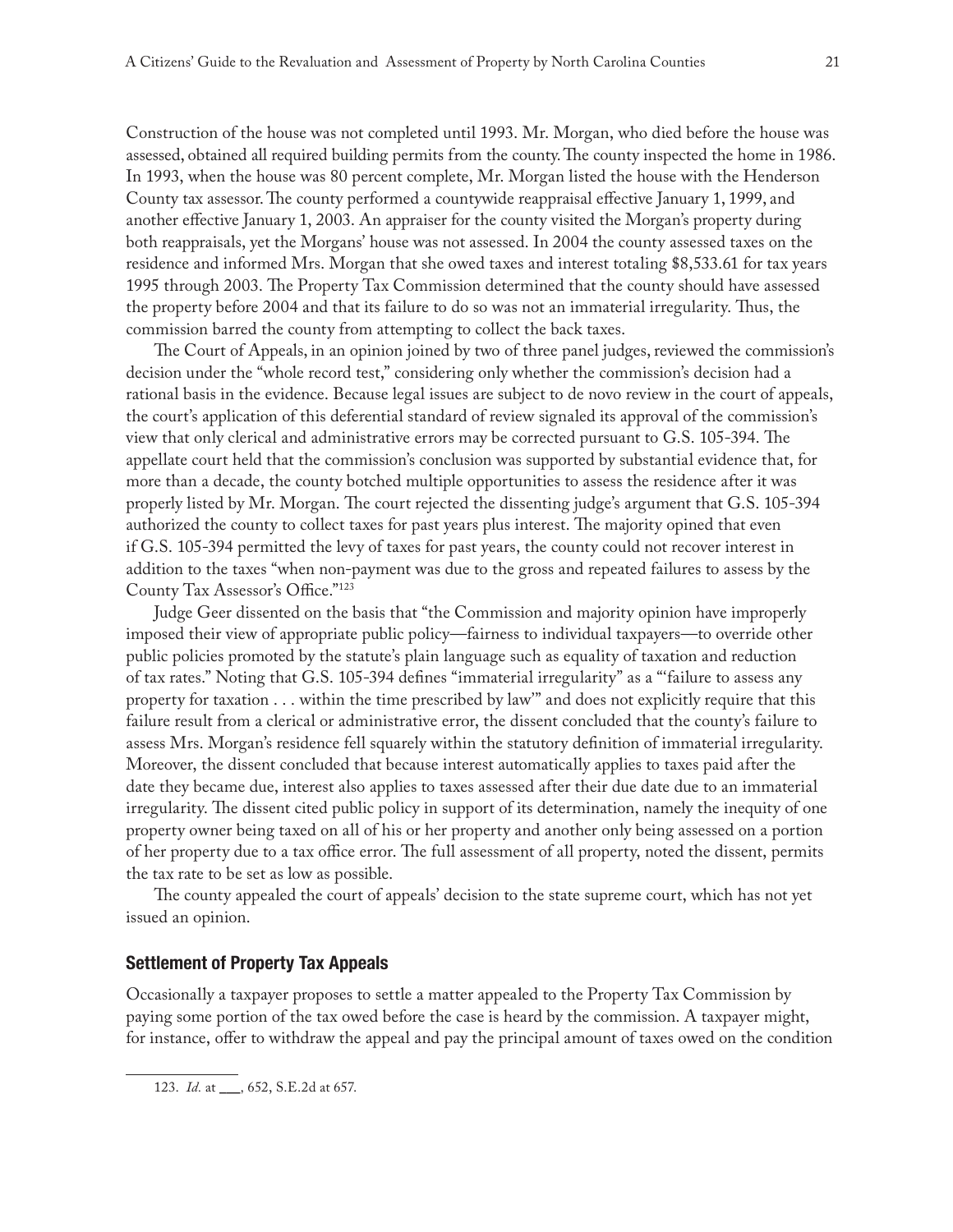that the board commissioners waive accrued interest. In such a circumstance, a governing board might wish to enter into the agreement and save the costs of litigation.

While normally a county board of commissioners has no authority to compromise interest or any other portion of a tax absent a showing that the tax was imposed through clerical error, the tax was illegal, or the tax was levied for an illegal purpose,<sup>124</sup> a board is implicitly empowered to settle pending litigation.<sup>125</sup> Notwithstanding this power, a board of commissioners does not have unfettered authority to enter into such settlements with respect to taxes that are the subject of an appeal to the Property Tax Commission. If the board had unlimited discretion to settle appeals, the mere filing of an appeal with the Property Tax Commission would provide the taxpayer and the board with a convenient method to evade the Machinery Act's prohibition against compromising taxes.

Given that a provision of state law prohibits a local governing body from compromising taxes (including accrued interest), a board may not circumvent that prohibition through its power to settle pending litigation.126 Governing boards are, however, authorized to appraise or reappraise property in the current calendar year upon the assessor's report that, since adjournment of the board of E&R, facts have come to the assessor's attention that warrant raising or lowering the value of property.<sup>127</sup> If a governing board finds that reduction in the value of the property is authorized to comport with the market value standard or other provisions of the Machinery Act, it is authorized to enter into a settlement agreement that alters the property's assessed value as provided by law.

A staff member of the Property Tax Division of the Department of Revenue reviews all appeals filed with the Property Tax Commission.128 This entails reviewing the issues on appeal with the taxpayer, the counsel for the taxpayer, the county assessor, and the county attorney. These discussions sometimes result in an agreement about the appropriate valuation or exempt status of the property, which may be formalized in a settlement agreement prepared as a consent order signed by the director of the Property Tax Division of the Department of Revenue or as a formal order signed by the chairperson of the Property Tax Commission. Such settlement agreements are afforded the same status as a post-hearing decision by the commission; thus, the refund and release provisions of G.S. 105-380 and G.S. 105-381 do not apply.

Tax receipts for assessments appealed to the Property Tax Commission are delivered to the tax collector along with all other tax receipts, but the tax collector may not use enforced collection remedies to collect such taxes nor advertise the taxes as delinquent until the appeal is resolved.129

#### **Appeal to the Court of Appeals from the Decision of the Property Tax Commission**

Either the taxpayer or the county, or both, may appeal to the North Carolina Court of Appeals from an adverse decision rendered by the Property Tax Commission.130 A party seeking to appeal an order

<sup>124.</sup> G.S. 105-380; 105-381.

<sup>125.</sup> G.S. 153A-11 sets out the corporate powers of counties, which include the power to sue and be sued and to contract and be contracted with. G.S. 153A-12 gives the board of commissioners authority to exercise the corporate powers of the county. The authority to settle a claim is implicit in suing or being sued.

<sup>126.</sup> *See, e.g*., Cleveland County Ass'n for Gov't by the People v. Cleveland County Bd. of Comm'rs, 142 F.3d 468 (D.C. Cir. 1998) (holding that a North Carolina county could not enter into a consent decree that circumvented state elections law).

<sup>127.</sup> G.S. 105-325(a)(6).

<sup>128.</sup> North Carolina Department of Revenue, Property Tax Division, Property Tax Appeals Manual, 21 (2006).

<sup>129.</sup> An appeal is resolved when all rights to appeal are exhausted or the time for filing an appeal has expired. 130. G.S. 105-345.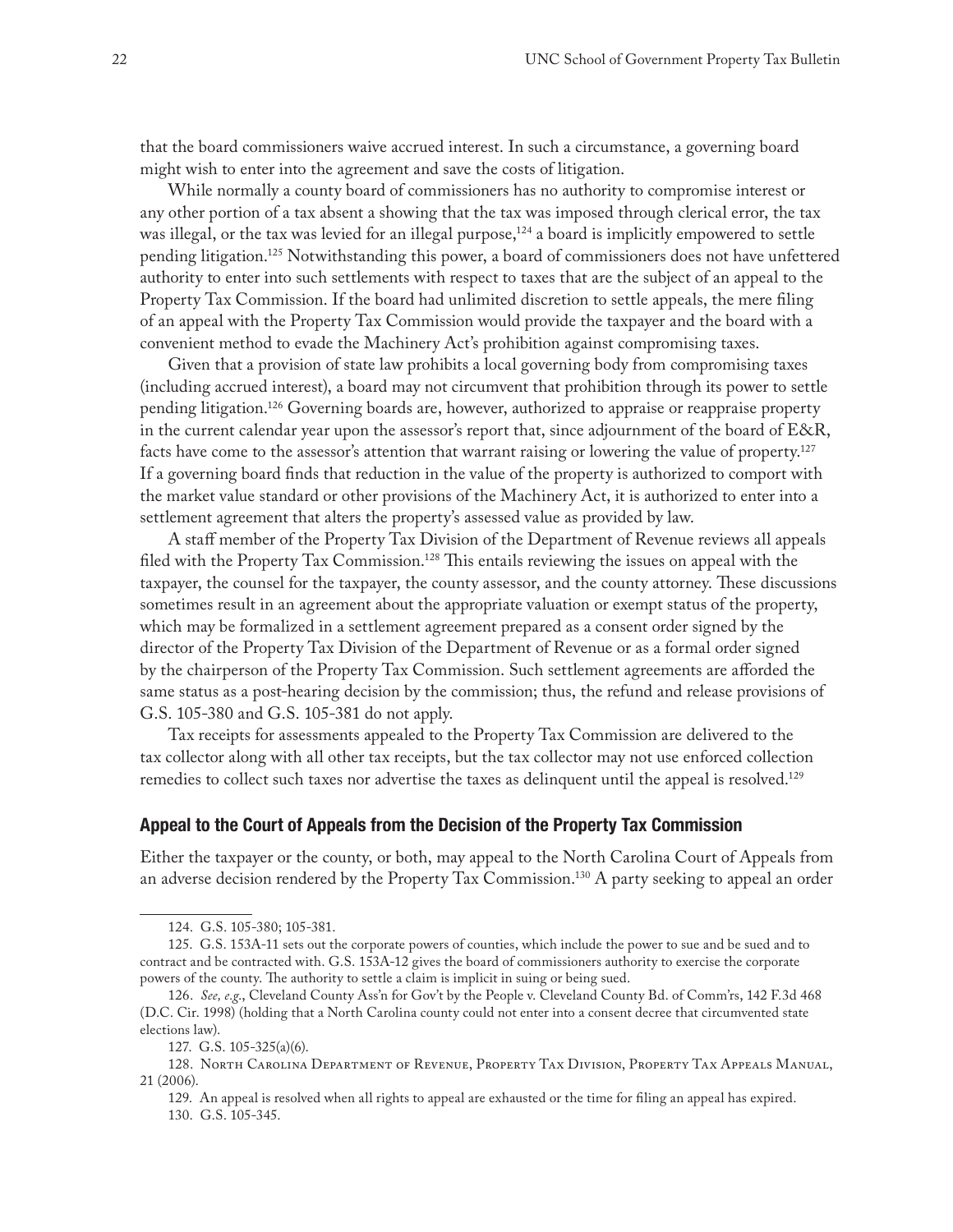of the Property Tax Commission must file with the commission a notice of appeal and exceptions setting forth the basis on which the order is unlawful, unjust, unreasonable, or unwarranted and citing errors alleged to have been committed by the commission. The notice of appeal must be filed within thirty days after entry of the Property Tax Commission's final order.131 The Property Tax Commission may then, upon its own motion or the motion of any party, set a hearing on the exceptions to the final order on which the appeal is based. If the commission does not set such a hearing, the appeal proceeds directly to the North Carolina Court of Appeals for hearing and determination. The appellant may not rely on any grounds for relief on appeal that are not set forth in the notice of appeal filed with the Property Tax Commission.

The appellate court considers questions of law under the standard of de novo review, pursuant to which the court "consider[s] the matter anew and freely substitute[s] its own judgment for that of the Commission."132 Other issues, such as sufficiency of the evidence to support the commission's decision, are reviewed under the "whole record test," which requires the appellate court to determine whether the commission's decision has a rational basis in the evidence.<sup>133</sup> The whole record test does not permit the reviewing court to replace its judgment for that of the Property Tax Commission where both views are reasonable, regardless of whether the court justifiably could have reached a different result had the matter been before it under the de novo standard. Instead, the whole record rule requires the court, in determining the substantiality of the commission decision, to consider items in the record that detract from the weight of the evidence supporting the commission's decision below. Under the whole evidence rule, the court must consider the evidence that justifies the commission's decision along with contradictory evidence.<sup>134</sup> By applying this analysis, a reviewing court can determine whether the commission's decision has a rational basis in the evidence.<sup>135</sup>

The court of appeals bases its determination upon the record and proceedings of the Property Tax Commission and may not receive additional evidence. If a party can demonstrate to the court that it discovered evidence after the Property Tax Commission hearing that it could not through reasonable efforts have obtained for use at the commission hearing and the evidence will materially affect the merits of the case, the court of appeals may remand the record and proceedings to the Property Tax Commission for consideration of the new evidence.<sup>136</sup>

The court of appeals must review the record and exception and assignments of error in accordance with the Rules of Appellate Procedure. The appellate court must decide all questions of law presented by the appeal, interpret constitutional and statutory provisions, and determine the meaning and applicability of the terms of any commission action.137 The court may affirm, reverse, or declare null and void the decision of the Property Tax Commission or may remand the case for further proceedings.

The appellate court may reverse or modify the Property Tax Commission's decision regarding a disputed assessment if it determines that the substantial rights of the appellants have been prejudiced because the commission's findings, inferences, conclusions, or decisions are (1) in violation of constitutional provisions; (2) in excess of the commission's jurisdiction or statutory authority; (3) made

- 135. *In re* Owens, 132 N.C. App. 281, 511 S.E.2d 319 (1999).
- 136. G.S. 105-345.1.

<sup>131.</sup> *Id.*

<sup>132.</sup> *In re* Greens of Pine Glen, 356 N.C. 642, 647, 576 S.E.2d 316, 319 (2003) (internal quotations omitted).

<sup>133.</sup> *Id.*

<sup>134.</sup> *In re* McElwee, 304 N.C. 68, 87–88, 283 S.E.2d 115, 127 (1981).

<sup>137.</sup> G.S. 105-345.2.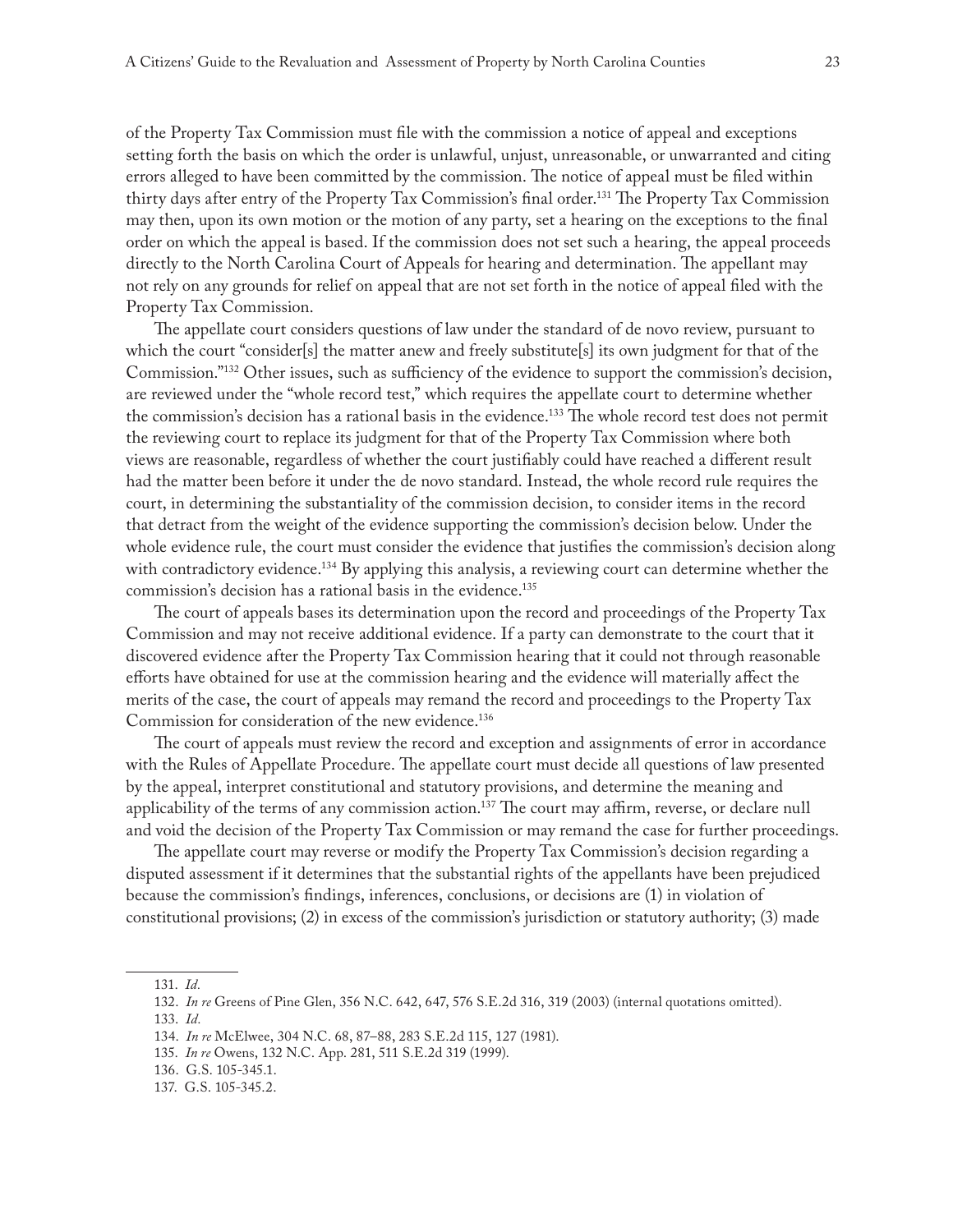upon unlawful proceedings; (4) affected by other errors of law; (5) not supported by competent, material, and substantial evidence in view of the entire record; or (6) arbitrary or capricious.138

The taxpayer, the county, or both may appeal an adverse decision by the court of appeals to the North Carolina Supreme Court if the case directly involves a substantial question arising under the state or federal constitution (this might be the case, for example, if the issue involved an attempt to tax property within the exclusive jurisdiction of the federal government) or in a case in which a dissent is filed by a court of appeals judge.<sup>139</sup> In cases in which there is no appeal of right from the court of appeals decision, a party may petition the supreme court for discretionary review after the court of appeals renders its decision.<sup>140</sup> The supreme court may only agree to review the case if it determines that the subject matter of the appeal has significant public interest, the case involves legal principles of major significance to the jurisprudence of the state, or the court of appeals decision conflicts with a supreme court decision.<sup>141</sup> A petition for appeal of right to or for discretionary review by the state supreme court must be filed within fifteen days after the mandate of the court of appeals has been issued to the Property Tax Commission.<sup>142</sup> The mandate of the court consists of certified copies of its judgment and opinion, which are issued by the clerk of the court to the clerk of the Property Tax Commission.<sup>143</sup> The clerk of court enters judgment and issues the mandate twenty days after the written opinion of the court is filed with the clerk.<sup>144</sup>

Recall that a tax collector may not seek to collect taxes or enforce a tax lien resulting from an assessment appealed to the Property Tax Commission until the appeal is finally adjudicated.145 Though various arguments could be raised regarding the time at which the appeal is "finally adjudicated,"<sup>146</sup> the most conservative and prudent course of action for tax collectors is to refrain from enforcing payment of taxes subject to an appeal until either the entry of an opinion by the state supreme court or upon expiration of the time to file an appeal as of right or a petition for discretionary review to either the state court of appeals or state supreme court.

# **Adjustment of Real Property Values in Nonrevaluation Years**

As noted earlier, the Machinery Act provides for annual appraisal of personal property and octennial appraisal of real property. Yet for the sake of equity and uniformity, some parcels of real property must be reappraised in a year in which general revaluation of real property is not undertaken. Property may be rezoned from residential to commercial, bringing about a change in its highest and best use and the resulting valuation. Buildings may be constructed, improved, or expanded, and portions of existing parcels may be transferred, which can result in a change in the portion of property valued as residual acreage.<sup>147</sup> While most of the aforementioned changes increase the value of property in a nonrevaluation year, property also must be reappraised for qualifying changes that

141. G.S. 7A-31.

146. N.C. R. Civ. P. 54.

147. *See In re* Corbett, 355 N.C. 181, 558 S.E.2d 82 (2002) (approving the reappraisal of residual acreage from a larger parcel as a residential homesite after transfer of that acreage to a new owner in a nonrevaluation year).

<sup>138.</sup> *Id*.

<sup>139.</sup> G.S. 7A-30.

<sup>140.</sup> G.S. 105-345.4.

<sup>142.</sup> Rules 14, 15, Rules of Appellate Procedure.

<sup>143.</sup> Rule 32, Rules of Appellate Procedure.

<sup>144.</sup> *Id.*

<sup>145.</sup> G.S. 105-378(d).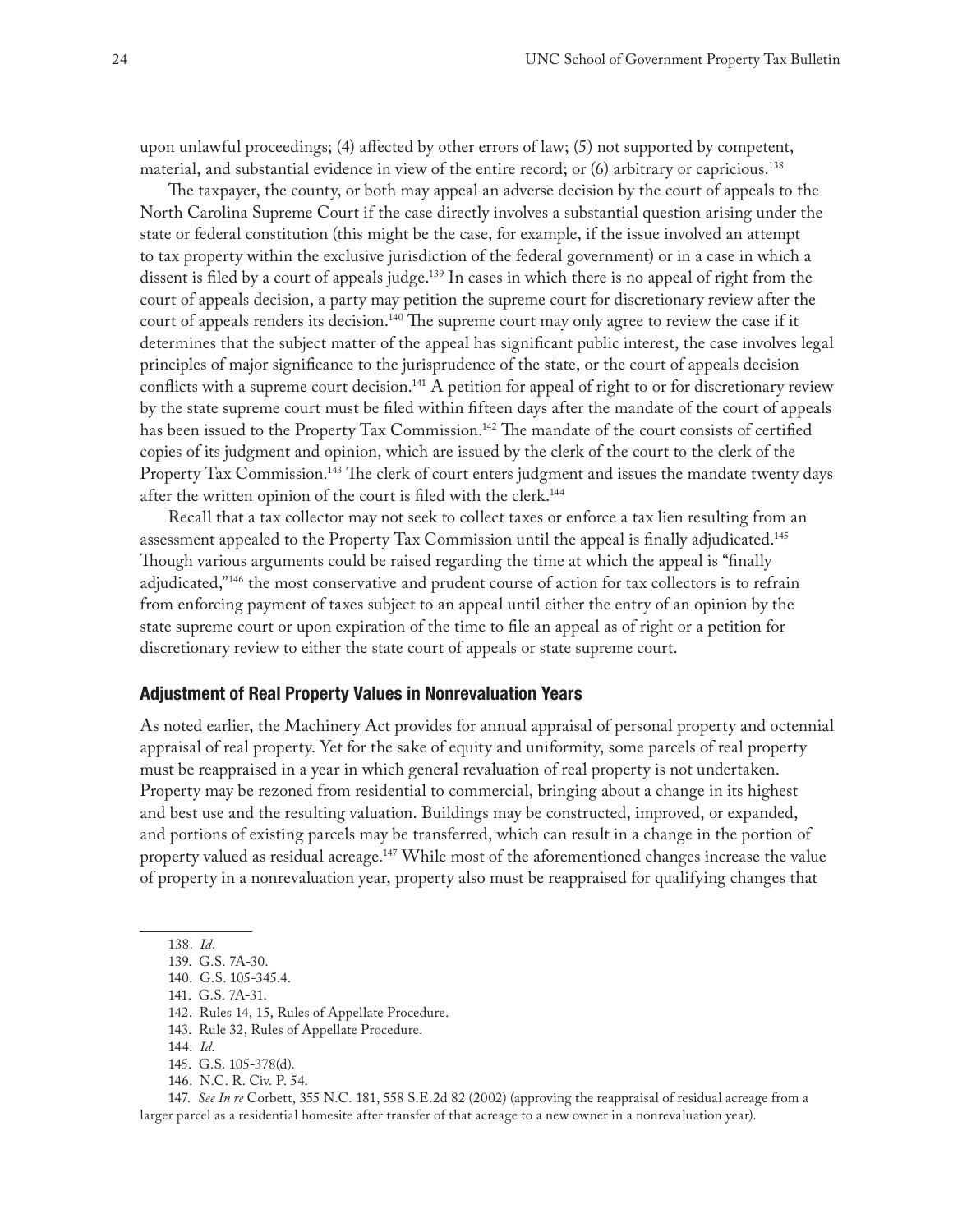reduce its value, such as damage or destruction of property by tornados, floods, or fires. Property may also be reappraised to correct errors in the initial appraisal, which can result in an increased or lowered valuation, depending upon the circumstances. G.S. 105-287 directs the assessor in a nonrevaluation year to reappraise specific parcels in order to correct clerical or mathematical errors in the former appraisal; to correct appraisal errors resulting from misapplication of the county's appraisal manual; or to recognize an increase or a decrease in value resulting from some factor other than normal depreciation, economic changes affecting property in general, or certain listed improvements such as repainting and landscaping. If the circumstance that causes the increase or decrease in valuation is not specifically excluded from reappraisal, the assessor is required to reappraise the property to recognize the impact of that circumstance.<sup>148</sup>

An appraisal change may only be made based on a factor that has affected the property by January 1 of the year in which the property is reappraised. Thus, if a county conducts a countywide reappraisal effective January 1, 2007, and a house is destroyed by fire on January 2, 2008, the property may not be reappraised until 2009.

Reappraisals made under the authority of G.S. 105-287 must conform to the appraisal manual adopted in the last revaluation year so that they will represent the property's market or present-use value as of January 1 of the revaluation year rather than its current value. A fee appraiser's independent determination of value may only be relied upon to the extent that it correlates to the applicable schedule of values.149 Thus, in the example above in which a house is destroyed by fire on January 2, 2008, the reappraisal of the affected parcel in 2009 will be based upon the 2007 schedule of values. Nonrevaluation year appraisals take effect as of January 1 of the year in which they are made and do not affect previous tax years.

Property may not be reappraised in a nonrevaluation year based on an increase or decrease in value evidenced by a sale that occurs after the January 1 revaluation date.<sup>150</sup> While the transfer of some portion of a larger parcel requires reappraisal to assign value to the resulting parcels, the sale of an entire parcel does not, since such a sale is not a factor from which the increase or decrease in value results.<sup>151</sup>

The county assessor must complete all reappraisals warranted under G.S. 105-287 before the board of E&R convenes. Once the board is in session, reappraisal may only occur at its direction. Any reappraisal by the board of E&R must conform to the standards and procedures set forth in G.S. 105-287. The Property Tax Commission's authority to change property valuations is limited to the same extent as the assessor's; thus any reappraisal ordered by the commission must likewise conform to G.S. 105-287.<sup>152</sup>

After adjournment, the authority of the board of E&R is largely limited to considering appeals filed before adjournment. At this stage in the assessment cycle, only the board of county commissioners may make or authorize changes to the tax records, including reappraisal.<sup>153</sup> The board of county commissioners may authorize the reappraisal of property when the assessor reports that, since the adjournment of the board of E&R, facts have come to the assessor's attention rendering it advisable to raise or lower the appraisal of property in the current calendar year. The assessor has discretion over whether to make such a report to the board.

<sup>148.</sup> *Id.* at 185, 558 S.E.2d at 84.

<sup>149.</sup> *In re* Allred, 351 N.C. 1, 10, 519 S.E.2d 52, 57 (1999).

<sup>150.</sup> *In re* Allred, 351 N.C. 1, 519 S.E.2d 52 (1999).

<sup>151.</sup> *Compare In re* Corbett, 355 N.C. 181, 558 S.E.2d 82 (nonrevaluation year reappraisal affirmed when parcel split into two smaller buildable lots) *with In re* Allred, 351 N.C. 1, 519 S.E.2d 52 (holding that a sale after January 1 of the revaluation year is not a factor from which an increase of decrease in value results within the meaning of G.S. 105-287(a)(3)).

<sup>152.</sup> *In re* Allred, 351 N.C. at 3; 519 S.E.2d at 53.

<sup>153.</sup> G.S. 105-325.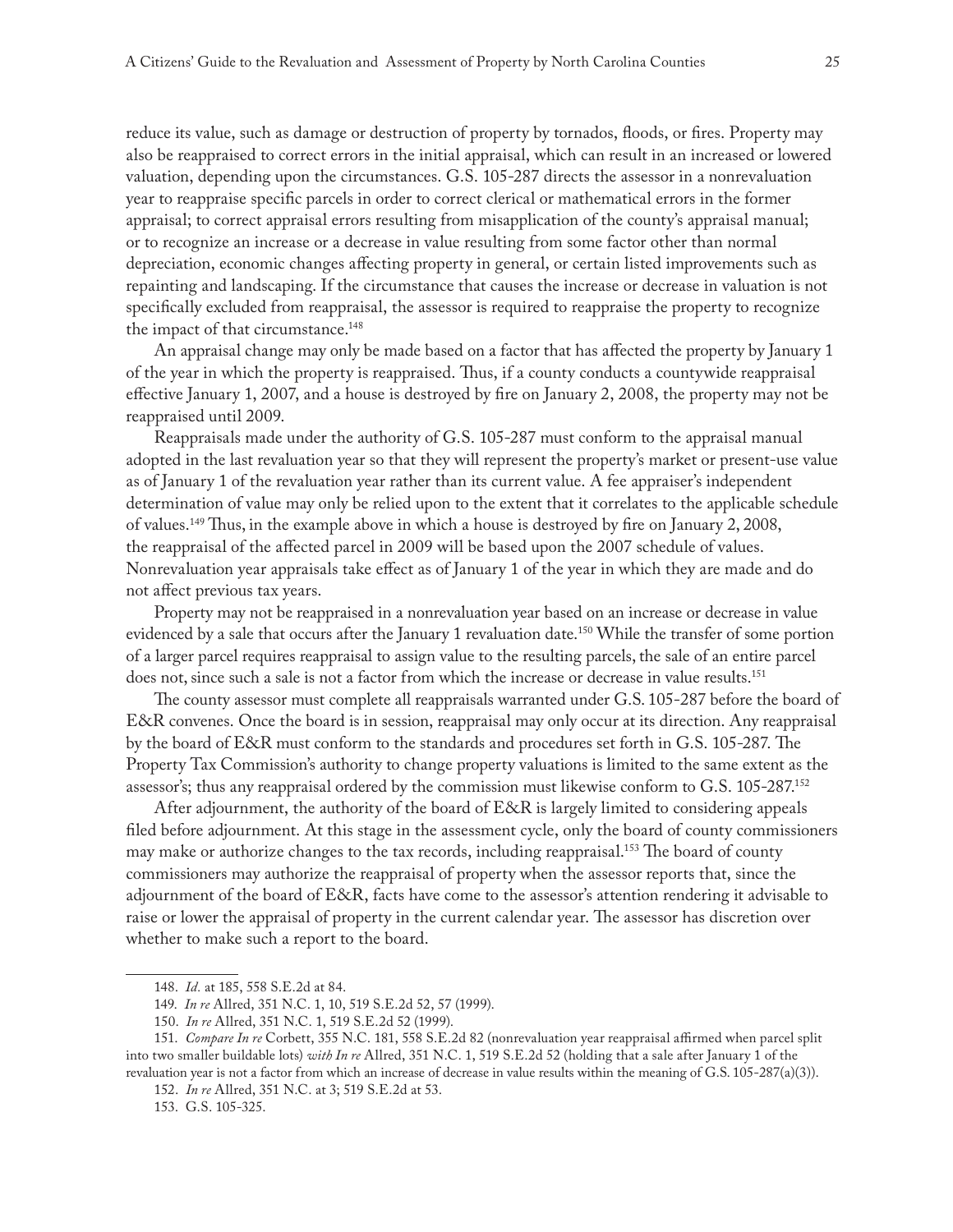# **The Property Tax Calendar**

Many citizens and local government officials are surprised to learn that property taxes are levied for a *fiscal year* that begins on July 1 and concludes the following June 30. This confusion is likely caused by several factors. First, North Carolina real estate attorneys routinely prorate taxes between buyers and sellers in real estate closings on a calendar year basis. Second, the January 1 date of assessment and the January 6 delinquency date the following year roughly follow a calendar year cycle. In addition, property taxes levied for the 2008–9 year generally are referred to simply as "2008 taxes."154 Anyone familiar with local government finance and budgeting will recognize, however, that property taxes, which are the bread and butter of local government finance, could be levied on nothing other than a fiscal year basis. After all, county commissioners and city council members adopt their budgets and set the property tax rate by July 1 of each year.<sup>155</sup> Bills for property taxes, the payments for which supply the revenue for budgeted expenditures, are mailed to taxpayers as soon as possible after July 1. Taxes are due September 1 (a date that is widely ignored by taxpayers in all taxing jurisdictions that do not offer a discount for early payment of taxes) and are payable without interest at any time through the following January 5.156 Most taxpayers, and all mortgage companies paying on behalf of homeowners, pay property taxes before January 1 so that the amount paid may be deducted as an itemized deduction from the property owner's income tax return for the current calendar year. Thus, midway through the fiscal year, the local government unit receives most of its revenues from current fiscal year property taxes.

In order to estimate the probable revenues from property taxes levied at a given rate, the local governing board must know the total assessed value of property subject to taxation in its jurisdiction as well as the jurisdiction's collection percentage in the current year. So that the board may determine the assessed value, the Machinery Act requires that all appeals of the taxation or assessment of real property (in years in which there is no countywide revaluation of real property) be filed by July 1 the date by which the tax levy must be established.<sup>157</sup> In revaluation years, these appeals must be filed no later than December 1.158

# **Setting the Tax Rate**

The tax rate is determined by dividing the budgeted revenue by the total value of assessed property in other words, the tax base.<sup>159</sup> If budgeted property tax revenue is  $B$ , total assessed value is  $V$ , and the tax rate is *R*, this may be stated as the following formula:  $R = B / V$ . This is, of course, an overly simplified formula given that no taxing unit collects 100 percent of the property taxes levied. Thus, in setting the rate, the Budget and Fiscal Control Act prohibits the taxing unit from estimating a percentage of collection of property taxes greater than the percentage collection for the preceding

<sup>154.</sup> This differs from the state treasurer's convention of referring to fiscal years by the year in which they end. Thus "2007 taxes" are levied for the 2008 fiscal year in the nomenclature of the state treasurer.

<sup>155.</sup> G.S. 159-13.

<sup>156.</sup> G.S. 105-360.

<sup>157.</sup> G.S. 105-322(e).

<sup>158.</sup> *Id.*

<sup>159.</sup> *See, e.g*., Nathan B. Anderson, *Property Tax Limitations: An Interpretive Review*, 59 National Tax Journal, No. 3, 2006.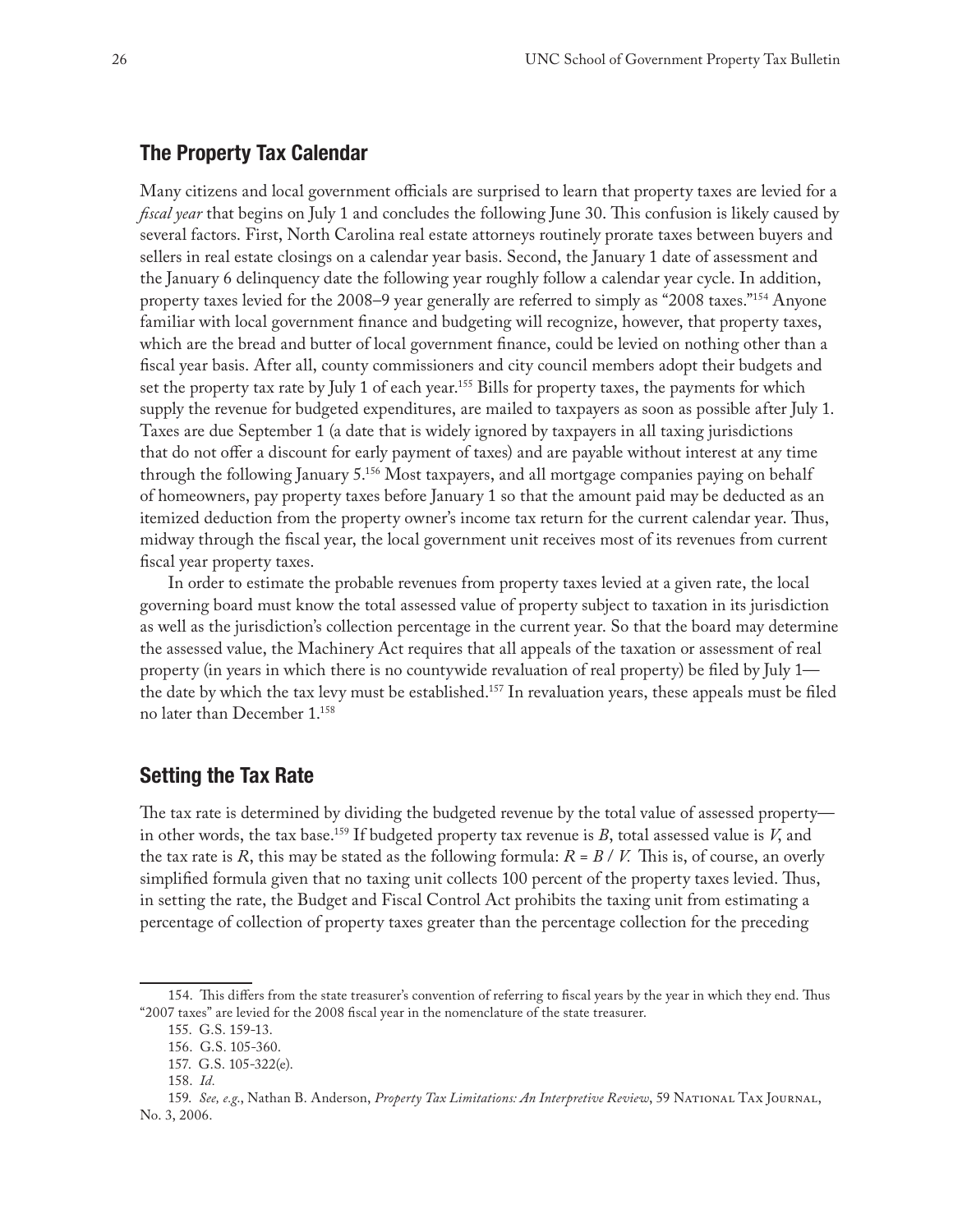fiscal year.<sup>160</sup> The rate derived from the above calculation  $(R)$  must be divided by the appropriate collection percentage to arrive at the actual tax rate,  $R_{i}$ .

An example may help illustrate the manner in which this calculation is made. Suppose that the total assessed value of all taxable property (*V*) in Carolina County for the 2008–9 fiscal year is \$3 billion. Carolina County has budgeted revenues of \$19.5 million (*B*) from property taxes. Applying the simple formula stated above,  $R = B$  [\$19,500,000] / V [\$3,000,000,000], the tax rate  $(R)$  equals .0065 per \$1. Carolina County's collection percentage for 2007–8 is 97 percent, and the county cannot assume a higher rate of collection for 2008–9. If the county levies a tax at the rate of .0065, it must presume that it will not receive *B* [\$19,500,000], but instead will receive no more than 97 percent of *B*, or no more than \$18,915,000. If the tax rate is set at .0065, the county may experience a shortfall of \$585,000 (or more, if the collection rate falls below 97 percent). The collection percentage may be factored into the tax rate calculation in one of two ways. First, *B* [\$19,500,000] may be divided by the collection percentage [.97], resulting in *B<sub>1</sub>* [\$20,103,092.78]. The resulting formula is  $R_1$  [.006701] =  $B_1$ [\$20,103,092.78] / *V* [\$3,000,000,00]. The tax rate, rounded to the nearest ten thousandth, is .0067. Multiplying  $R_1$ [.0067] by  $V$  [\$3,000,000,000] and multiplying the result by .97 results in budgeted revenue *B* [\$19,500,000]. Another way to reach the same result is to divide the rate *R* [.0065], resulting from the simple formula, by the collection percentage rate,  $.97$ . The quotient is  $R$ ,  $[.006701]$ .

The tax rate stated in Carolina County's budget will be \$.67 or 67 cents, rather than .0067. This is because, in North Carolina, property tax rates are stated in terms of dollars per hundred. Thus the calculated rate of .0067 per dollar equals a rate of .67 per hundred dollars. A taxpayer in Carolina County with property assessed at \$100,000 in value will owe \$670 in taxes at this rate. This figure may be derived by multiplying \$100,000 by .0067 or by dividing \$100,000 by 100 and multiplying the result by .67.161

# **Actual versus Effective Tax Rates**

In its annual report on city and county management of cash and taxes, the North Carolina Department of State Treasurer lists actual and effective tax rates for each city and county. Obviously, the actual tax rate is the rate set by the governing body of a taxing unit for a particular year. Effective tax rates, in contrast, illustrate the manner in which increases in property values lower the stated tax rate applicable to a parcel of property.

For example, a tax rate of 50 cents applied to a tax base of \$10 billion results in a tax levy of \$50 million. If the market value of taxable property increases to \$12 billion, but the assessed value remains \$10 billion, the effective tax rate is approximately 42 cents. This is because the taxing unit is imposing \$50 million in property taxes on a tax base of \$12 billion. The property tax paid divided by the actual market value of the property equals 42 cents—the effective tax rate. Because taxing units revalue property on differing schedules and experience different levels of economic growth, the publication of an effective tax rate facilitates comparison of the tax rate imposed by one governmental unit to that imposed by other governmental units.

<sup>160.</sup> G.S. 159-13(6).

<sup>161.</sup> Some other states express property tax rates as mills per dollar. There are 1,000 mills in a dollar (10 mills to a penny). A decimal rate tax of .0067 would be expressed as 6.7 mills per \$1 (.0067 / 1,000).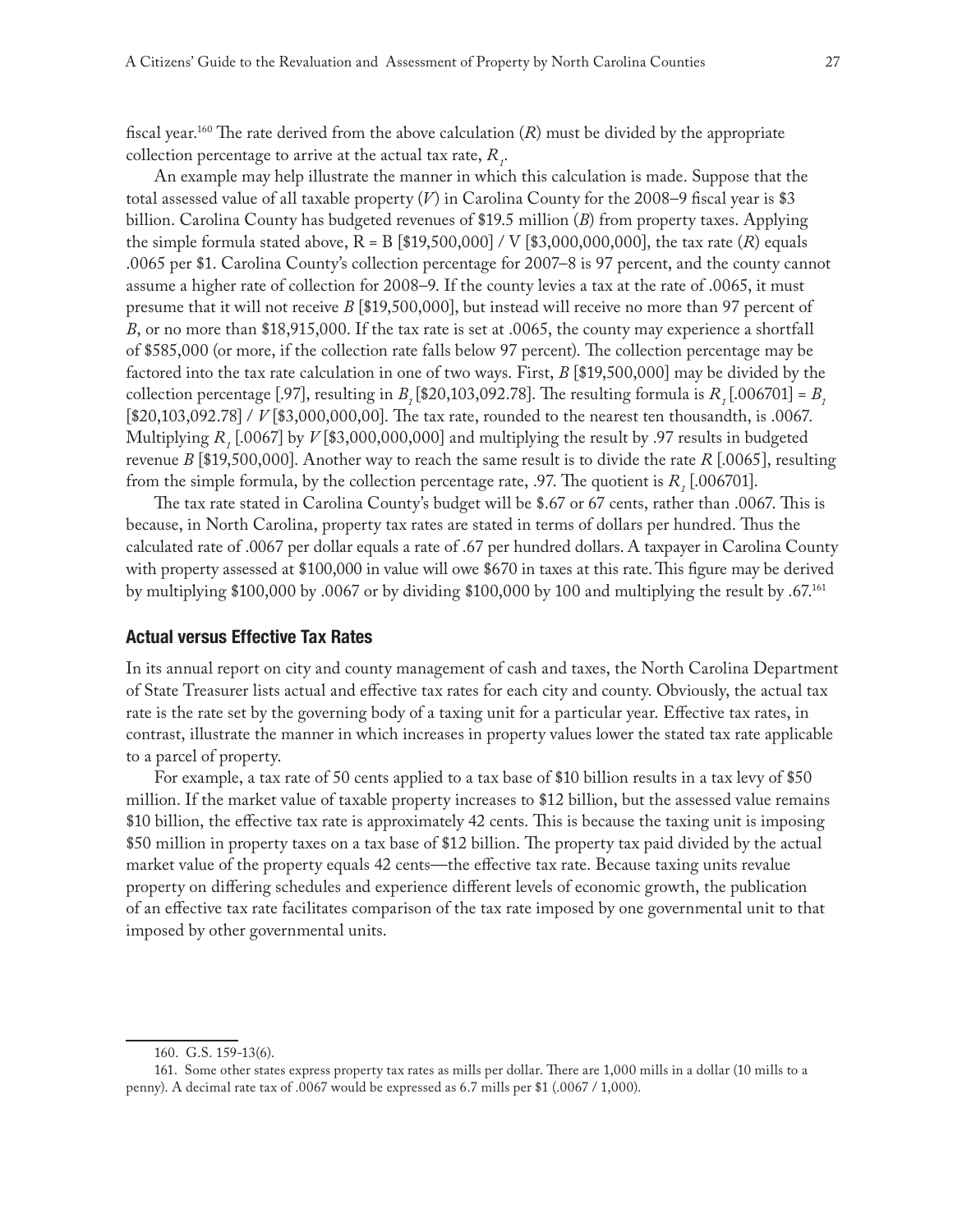# **Revenue-Neutral Rate**

A new term was introduced into the tax lexicon in 2005: the revenue-neutral tax rate. Unlike the effective tax rate, which facilitates comparison of the tax rate set by different jurisdictions, the revenue-neutral rate provides a comparison of the tax burden borne by property owners within a particular taxing unit before and after revaluation. The revenue-neutral rate is the rate for the fiscal year after revaluation that, taking into account expected rates of growth in the tax base and excluding increases in market value recognized by the revaluation, would produce revenue that equals the current year's tax levy.162 The expected rate of growth in the revaluation year is based upon an average of increases or decreases to the assessed value since the last revaluation. This growth or decline is based on additions to or reductions in a taxing unit's base of taxable property rather than on the increases and decreases in market value that are accounted for by the effective tax rate but are not recouped by the taxing unit in nonrevaluation years. Changes to the real property tax base in nonrevaluation years result from the construction of new homes and businesses, improvements to existing structures, divisions and conveyances of land, rezoning, and other occurrences unrelated to economic conditions affecting the taxing unit in general. Changes in the personal property base occur each year because personal property is valued on an annual basis; moreover, personal property generally depreciates, or decreases in value from one year to the next. G.S. 159-11(e) provides that the growth factor used in calculating the revenue-neutral rate is based on the average increase in the tax base "due to improvements since the last general reappraisal."163

Adoption of a revenue-neutral rate in the year of a revaluation will not, however, prevent taxes assessed against real property from increasing.<sup>164</sup> This is because, in a revaluation year, a realignment occurs in the tax burden imposed upon real and personal property. In a revaluation year, the assessed value of real property equals its market value as of January 1 of that year. In each subsequent year, the assessed value of real property (other than new construction) remains constant, though its market value typically increases. Personal property, in contrast, is valued at its market value every year. Because real property is assessed at less than its current market value in the years subsequent to a revaluation and the assessed value of personal property equals its market value in those years, personal property bears a greater portion of the overall tax burden in relation to its true value. That imbalance is corrected in a revaluation year, when real property again shares equitably in the tax burden imposed. This realignment almost always results in real property comprising a larger percentage of the overall tax base in a revaluation year. Thus, even under a revenue-neutral rate, a larger portion of revenue is generated from real property in a revaluation year than from personal property. As a result, many individual real property owners receive increased tax bills in revaluation years.

A sample calculation may assist in illustrating this point. Assume that Carolina County has a \$3 billion tax base and a tax rate of \$.70 in the 2006–7 fiscal year. Seventy-eight percent of this base value (\$2.34 billion) is derived from the assessed value of taxable real property; ten percent (\$300 million) is derived from the valuation of personal property other than registered motor vehicles; ten

<sup>162.</sup> G.S. 159-11(e).

<sup>163.</sup> For a detailed discussion of the method for calculating a revenue-neutral tax rate, see Shea Riggsbee Denning and William C. Rivenbark, *Statement of Revenue-Neutral Tax Rate and Provision for Mid-Year Property Tax Rate Change*, Local Finance Bulletin No. 32 (Chapel Hill: UNC School of Government, November 2004).

<sup>164.</sup> Forsyth County published an explanation of the impact of a revenue-neutral rate on real property taxes in conjunction with its last revaluation. See Technical Discussion–Revenue Neutral Tax Rate, www.co.forsyth.nc.us/tax/ reval.pdf (last visited March 31, 2008).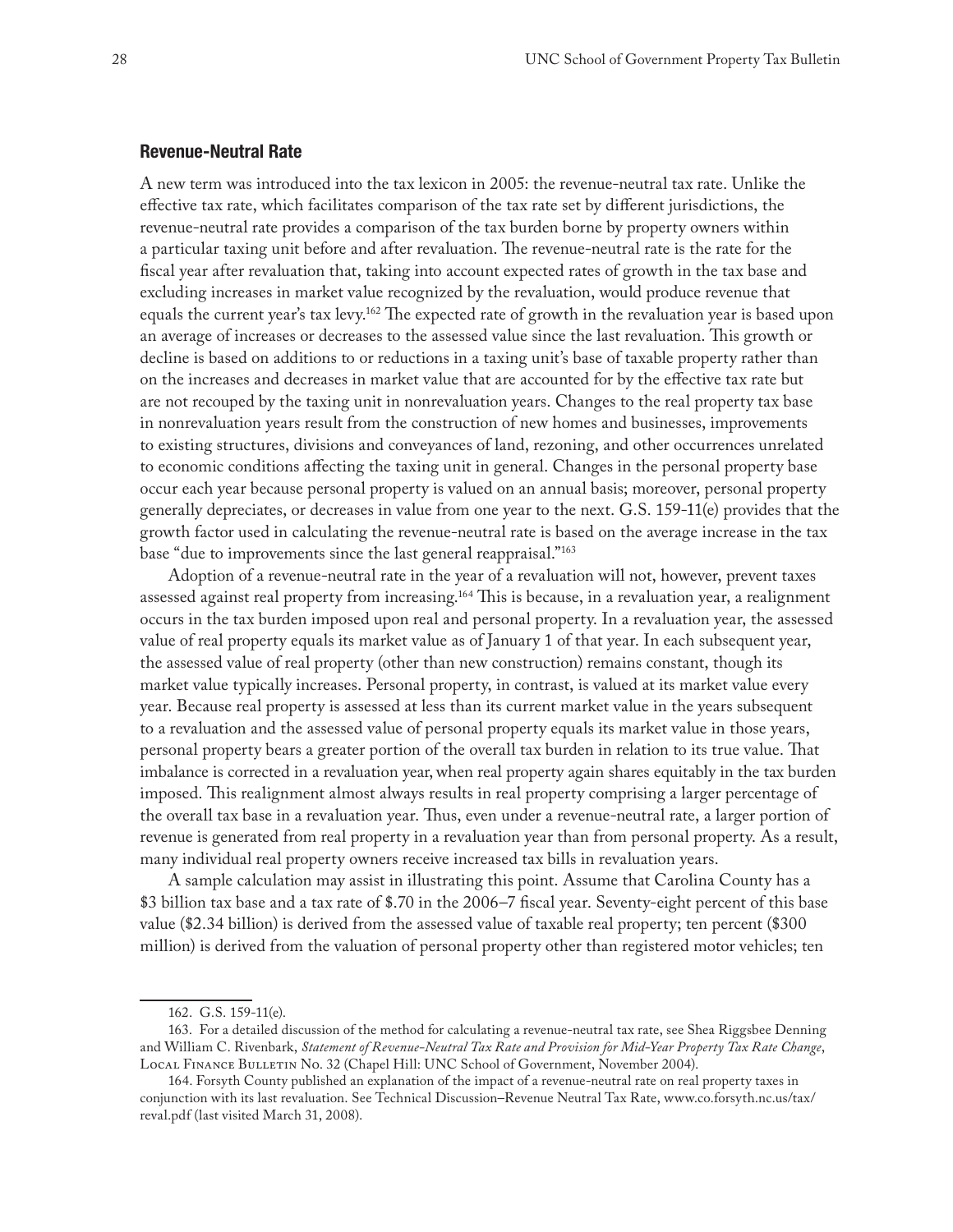percent (\$300 million) is derived from the valuation of registered motor vehicles; and two percent (\$60 million) is derived from the valuation of public service company system property.

The 2006–7 tax levy totals \$21,000,000 (\$3,000,000,000 *x* \$.0070). Assume that 2007 is a revaluation year and that the rate of growth in the tax base in each year since Carolina County's last revaluation averages 3 percent. If the tax base after revaluation increases by 15 percent, to \$3.45 billion, the revenue-neutral rate for 2007–8 will be \$.63 cents.<sup>165</sup> Assuming that the value of all personal property and public service company property increases by 3 percent in the revaluation year, real property values as a percentage of the total tax base will increase from 78 to 80.3 percent. Thus, taxes assessed on real property at the revenue-neutral tax rate will increase from \$16.38 million in 2006–7 to \$17,367,949.57 in 2007–8. Taxes assessed on personal property, registered motor vehicles, and public service company system property decrease from \$4.62 million to \$4,262,050.43. The impact on individual tax assessments will depend on the rate at which the property has appreciated or depreciated.

<sup>165.</sup> This revenue-neutral rate is calculated by first determining the rate that must be imposed upon the revalued tax base to produce revenues equal to those for the current fiscal year. The new tax base is \$3.45 billion. The current year's levy is \$21 million. Thus, a tax rate of \$.61 per hundred would have to be imposed to produce revenues equaling those of the current year  $[(\$3,450,000,000 / 100) / \$21,000,000] = \$.61]$ . This rate is then increased by three percent, the average annual percentage increase in the tax base due to improvements since the last general reappraisal [\$.61 \* 1.03]. The resulting rate is .6283, rounded to \$.63. The resulting tax levy is \$21,630,000.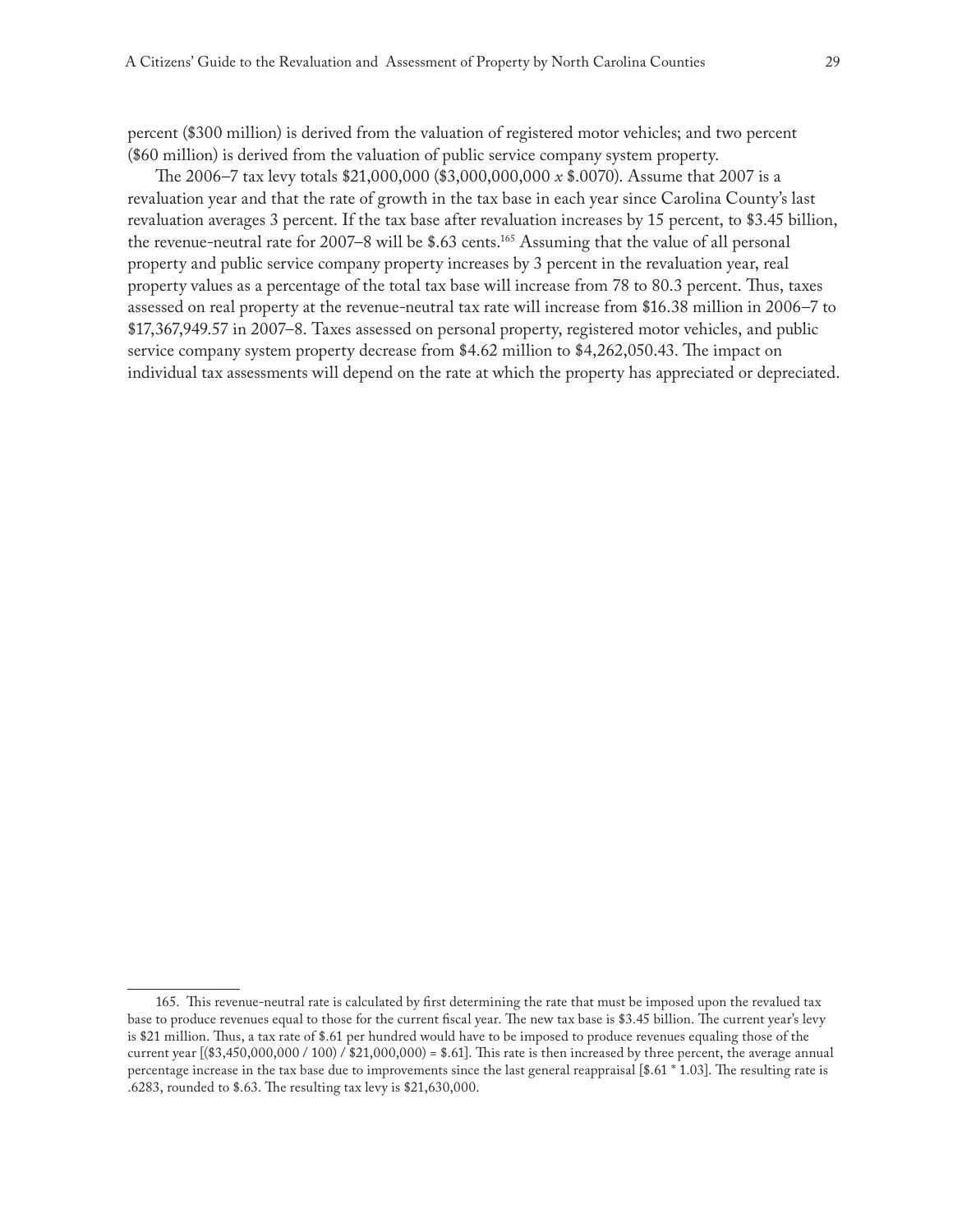These calculations are set forth in Table 2.

|  |  | Table 2. The Revenue-Neutral Tax Rate |  |  |
|--|--|---------------------------------------|--|--|
|--|--|---------------------------------------|--|--|

| Calculation of revenue-neutral tax rate                              | $2006 - 7$    | $2007 - 8$    |  |  |
|----------------------------------------------------------------------|---------------|---------------|--|--|
| Tax base (dollars)                                                   | 3,000,000,000 | 3,450,000,000 |  |  |
| Overall growth in revaluation year (percent)                         |               | 15            |  |  |
| Increase in personal property value in revaluation year (percent)    |               | 3             |  |  |
|                                                                      |               |               |  |  |
| Real property assessed value (dollars)                               | 2,340,000,000 | 2,770,200,000 |  |  |
| Personal property assessed value (dollars)                           | 300,000,000   | 309,000,000   |  |  |
| Registered motor vehicle assessed value (dollars)                    | 300,000,000   | 309,000,000   |  |  |
| Public service company system property (dollars)                     | 60,000,000    | 61,800,000    |  |  |
|                                                                      |               |               |  |  |
| Tax rate in 2006-7                                                   | 0.70          |               |  |  |
| Tax levy in 2006-7 (dollars)                                         | 21,000,000    |               |  |  |
| Rate necessary to produce 2006-7 revenue in 2007-8                   |               | 0.61          |  |  |
| Average annual increase in tax base since last revaluation (percent) |               | 3             |  |  |
|                                                                      |               |               |  |  |
| Revenue neutral rate for 2007-8<br>0.63                              |               |               |  |  |
| Tax levy in revaluation year at revenue-neutral rate (dollars)       |               | 21,630,000    |  |  |
| Change in personal property levy (percent)                           |               | $-7.75$       |  |  |
| Change in real property tax levy (percent)                           |               | 6.03          |  |  |
|                                                                      |               |               |  |  |
| Percent of tax base                                                  |               |               |  |  |
| Real property                                                        | 78.00         | 80.30         |  |  |
| Personal property                                                    | 10.00         | 8.96          |  |  |
| Registered motor vehicles                                            | 10.00         | 8.96          |  |  |
| Public service company system property                               | 2.00          | 1.79          |  |  |
|                                                                      |               |               |  |  |
| Tax levy by property type (dollars)                                  |               |               |  |  |
| Real property                                                        | 16,380,000.00 | 17,367,949.57 |  |  |
| Personal property                                                    | 2,100,000.00  | 1,937,295.65  |  |  |
| Registered motor vehicles                                            | 2,100,000.00  | 1,937,295.65  |  |  |
| Public service company system property                               | 420,000.00    | 387,459.13    |  |  |
| Total personal and public service company                            | 4,620,000.000 | 4,262,050.43  |  |  |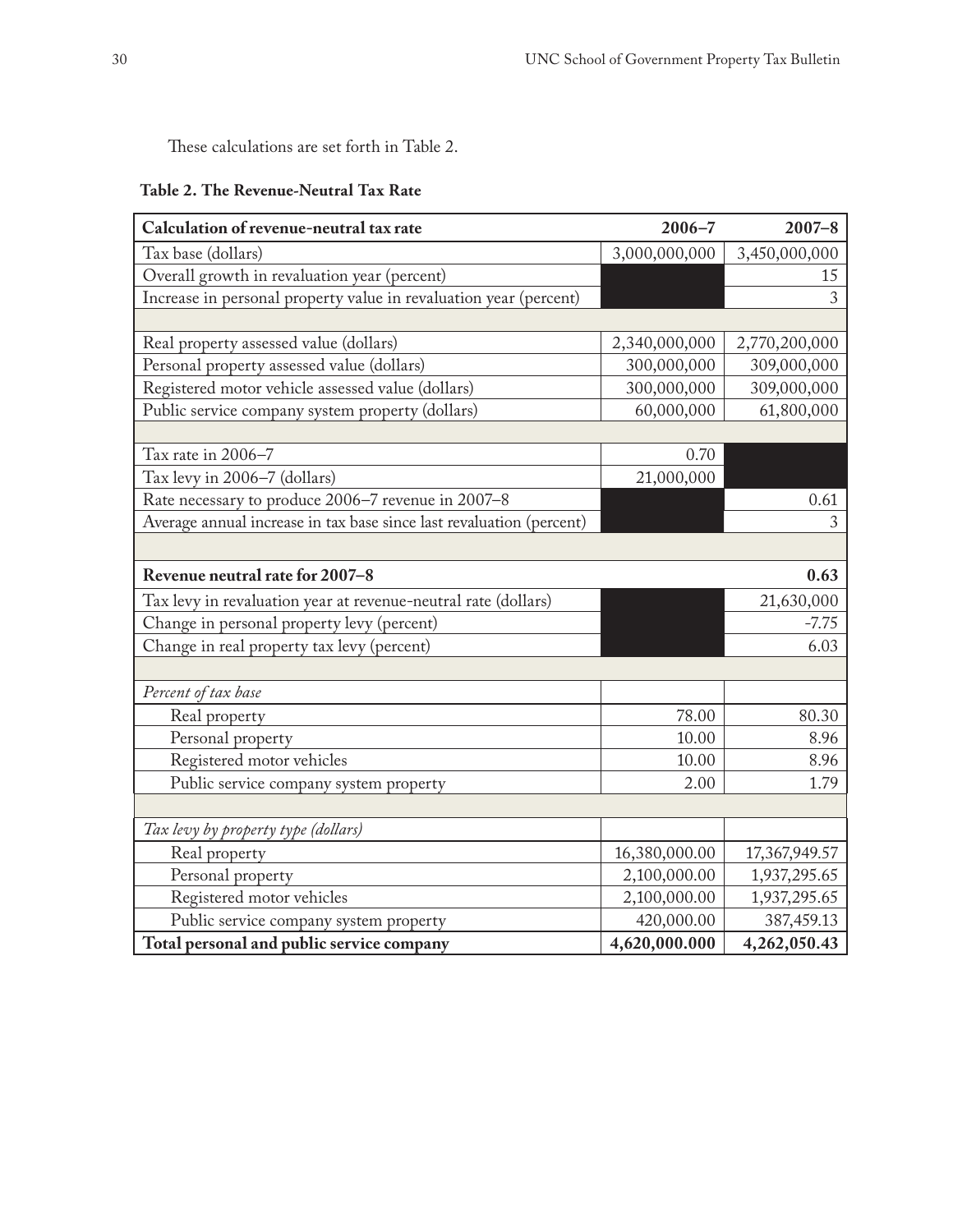# **Conclusion**

Revaluations are conducted to ensure that property owners bear a share of the total tax burden that is proportionate to the value of taxable property they own. While revaluations may be politically unpopular, infrequent reassessments of real property have been linked to systematic bias against certain groups of property owners in the property tax structure<sup>166</sup> as well as general lack of assessment uniformity.<sup>167</sup> Numerous requirements set forth in the Machinery Act operate to make the revaluation process more transparent for taxpayers. Boards of county commissioners must conduct a public hearing before adopting the schedule of values. Assessors must notify taxpayers of any change in real property valuation before the board of E&R convenes. The hearings and deliberations of the board of E&R are public. By comparing the revenue-neutral tax rate published in the taxing unit's budget with the rate adopted by a taxing unit, citizens can ascertain whether a reduction in the tax rate in a revaluation year is a revenue-neutral reduction, or, instead, a rate reduction that represents an increase in the tax levy. Ironically, this level of visibility and transparency may fuel criticism by subjecting property taxes to "a level of scrutiny rarely faced by taxes less familiar to the average taxpayer."168 Despite its detractors, the property tax is likely continue to serve a critical role in the financing of local government in North Carolina as it has since the early days of statehood.169 Perhaps if citizens have an improved understanding of the revaluation process, the duties and qualifications of the tax assessor, the purpose for which reassessments are conducted, and the avenues of appeal and review, they will be less prone to sticker shock during revaluation.

<sup>166.</sup> Jerome F. Heavey, *Patterns of Property Tax Exploitation Produced by Infrequent Assessments*, 42 American Journal of Economics and Sociology, October, 1983, 441-49 (reporting findings from study of tax assessments in thirty-five Pennsylvania school districts indicating that assessment ratios were systematically biased against cities).

<sup>167.</sup> Tae Ho Eom, *A Comprehensive Model of Determinants of Property Tax Assessment Quality: Evidence in New York State*, Public Budgeting and Finance, Spring 2008, 58.

<sup>168.</sup> Joan Youngman, *Enlarging the Property Tax Debate—Regressivity and Fairness*, 26 STATE TAX NOTES, October 3, 2002, 45.

<sup>169.</sup> Charles D. Liner, *The Evolution of North Carolina's State and Local Tax System, in* STATE AND LOCAL GOVERNMENT Relations in North Carolina: Their Evolution and Current Status, 51, 53 (Charles D. Liner ed., 1995).